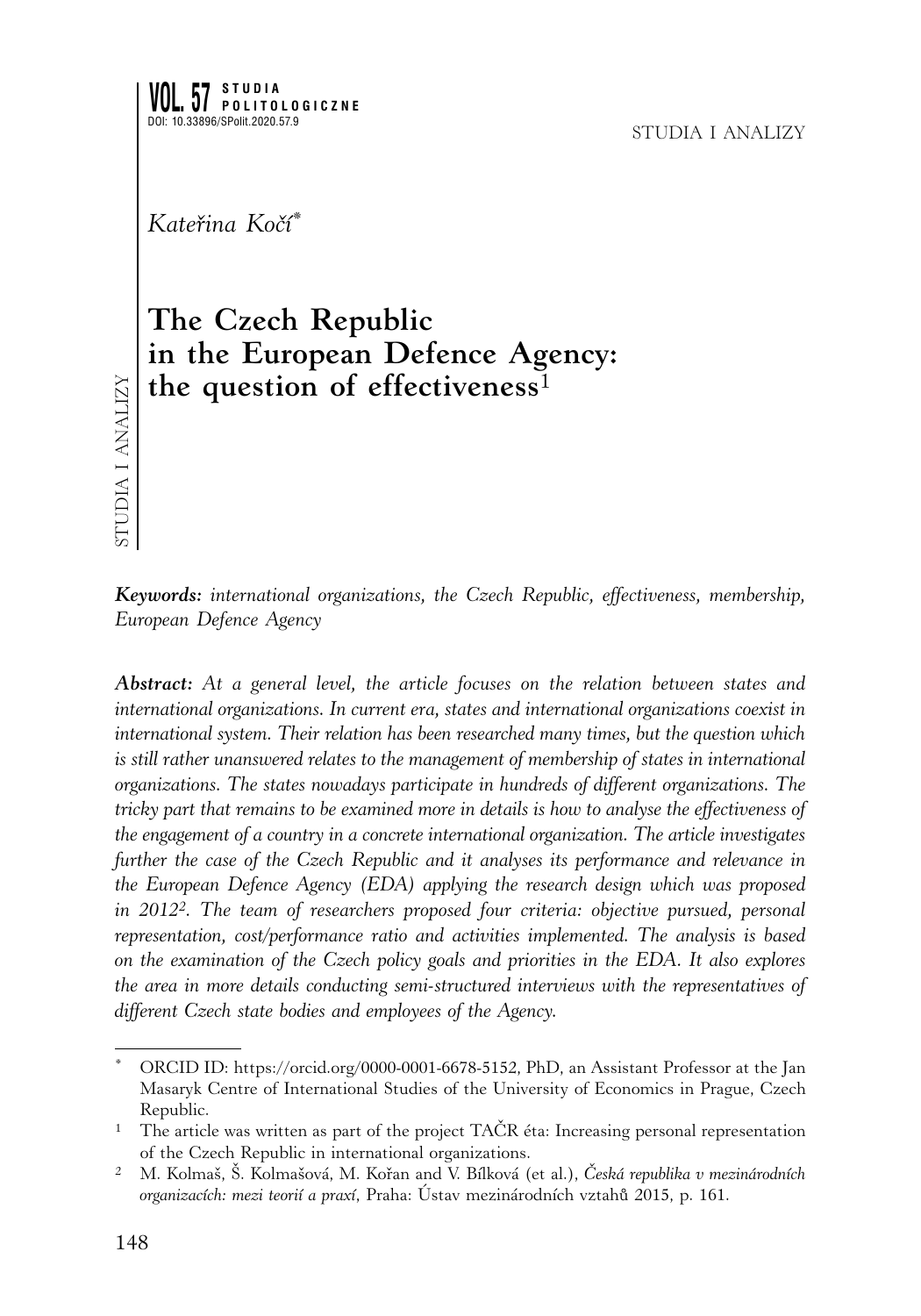#### **Introduction**

The relations between international organizations (IOs) and states, especially in case of international governmental organizations, have been part of the international relations (IR) debates for decades. The same is true for the performance of the IOs as independent actors in the international system. Both issues have been present in many different publications and have become widely debated in the IR research. But not many scholars focused on the effectiveness assessment of membership of states in the IOs.

States, including the Czech Republic, participate in various IOs, sometimes even in hundreds of them. It is generally accepted that governments are more willing to invest in maintaining membership in the IOs despite their current disadvantage, or if the reasons for entry have passed – precisely because they have already invested considerable capital in them in the past. This capital is not only material but also political or social. The other reason may concern the interdependence, especially in the European area, where a certain action under one regime (e.g. withdrawal from an organization) may have consequences in an entirely different organization or bilateral relation3.

To pinpoint the role and influence of any participant in an international organization requires, however, careful analyses. For the purpose of this article, I will examine four criteria (objective pursued, personal representation, cost/performance ratio and activities implemented) which have been designed to evaluate the country's membership in the IOs. They were developed specifically for the Czech case by the team of researchers (Kolmaš et al.) in 20154. I will apply them to the case of the Czech membership in the European Defence Agency and thus examine the Czech policy priorities and the engagement in the EDA from the perspective of its performance and relevance.

#### **Small states in international organizations**

The topic related to multilateral cooperation in international organizations, as well as the promotion of interests and strategies of small

<sup>3</sup> M. Kolmaš et al., *Česká republika v mezinárodních organizacích…*, p. 78. T. Gutner, A. Thompson, *The politics of IO performance: a framework*, «Review of International Organizations» 2010, vol. 5, no. 3, pp. 227–248.

<sup>4</sup> M. Kolmaš et al., *Česká republika v mezinárodních organizacích…*, p. 3.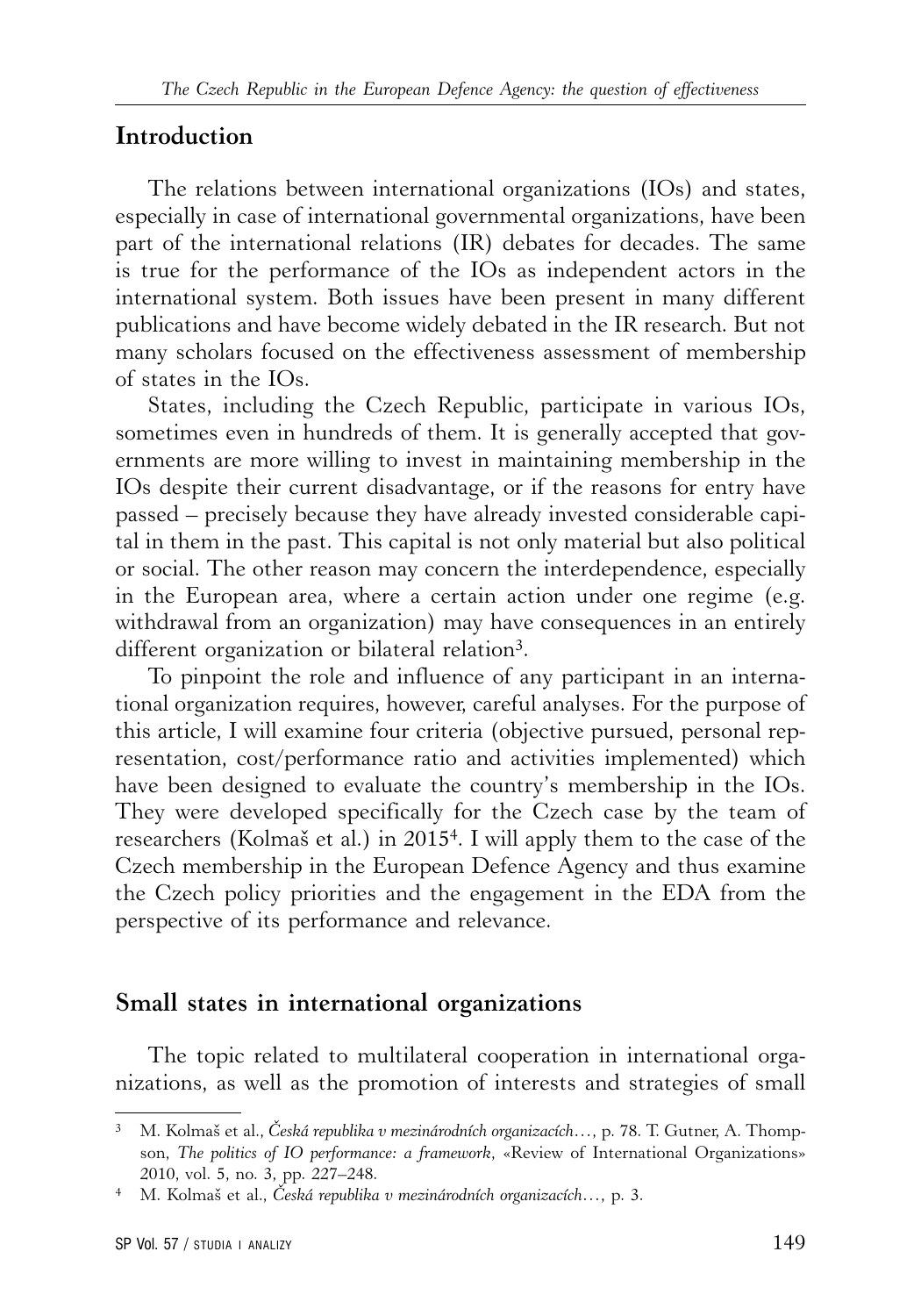states in international organizations, has been important research field of international relations for decades5. From the liberal perspective, the international organizations are viewed as tools to overcome obstacles and challenges for better and more efficient coordination or cooperation in the international system. The IOs are particularly valuable in cases when, for instance, a specific agreement could not be reached or could only be achieved at significant transaction costs. Moreover, the IOs may contribute to a more effective management of matters that go beyond national jurisdiction. They also have the ability to adapt to changing conditions and environments. Finally, the IOs may help reduce instability and unpredictability of the international environment or a specific political field, and thus limit conflicts between the actors.

The membership in various IOs is even more relevant for the small states. The small states are often not the decisive actors in the international environment, however, they can and do intervene and defend their national interests in international relations. Hence, although small states tend to have a deficit in an autonomous foreign policy decision-making, there are possibilities to reduce such power disparities and strengthen their significance in the international arena mainly through an active and systematic approach in IOs or through the means of multilateral diplomacy<sup>6</sup>.

The role of small states in international relations and international organizations has been of major focus in several generations of literature7. There was a vigorous theoretical debate in the late 1960s and 1970s about whether the foreign policy of 'small states' was generically different from that of large states (see for example R. Keohane)<sup>8</sup>. And it is of particular concern in current times because small states today enjoy more international prestige and visibility than at any other time

<sup>5</sup> E.g. G. Moynier, *Les bureaux internationaux des unions universelles*, Cherbuliez Genève 1892.

<sup>6</sup> P. Balík, *Role of small states in international organizations: the case of Slovakia in the United Nations Security Council*, Budapest 2008, p. 1.

<sup>7</sup> A. Vandenbosch, *The Small States in International Politics and Organization*, «The Journal of Politics» 1964, vol. 26, no. 2, pp. 293–312; M. Hong, *Small States in the United Nations*, «International Social Sciences Journal» 1995, vol. 47, pp. 277–287; S. Waltz, *Universalizing Human Rights: The Role of Small States in the Construction of the Universal Declaration of Human Rights*, «Human Rights Quarterly» 2001, vol. 23, pp. 44–72; J.A.K. Hey, *Small States in World Politics. Explaining Foreign Policy Behaviour*, Lynne Rienner Publishers 2003; C. Ingebritsen et al., *Small States in International Relations*, Washington: University of Washington Press 2003; P. Balík, *Role of small states in international organizations: the case of Slovakia in the United Nations Security Council*, Budapest 2008.

<sup>8</sup> R.O. Keohane, *Lilliputians' Dilemmas: Small States in International Politics*, «International Organization» 1969, vol. 23, pp. 291–310.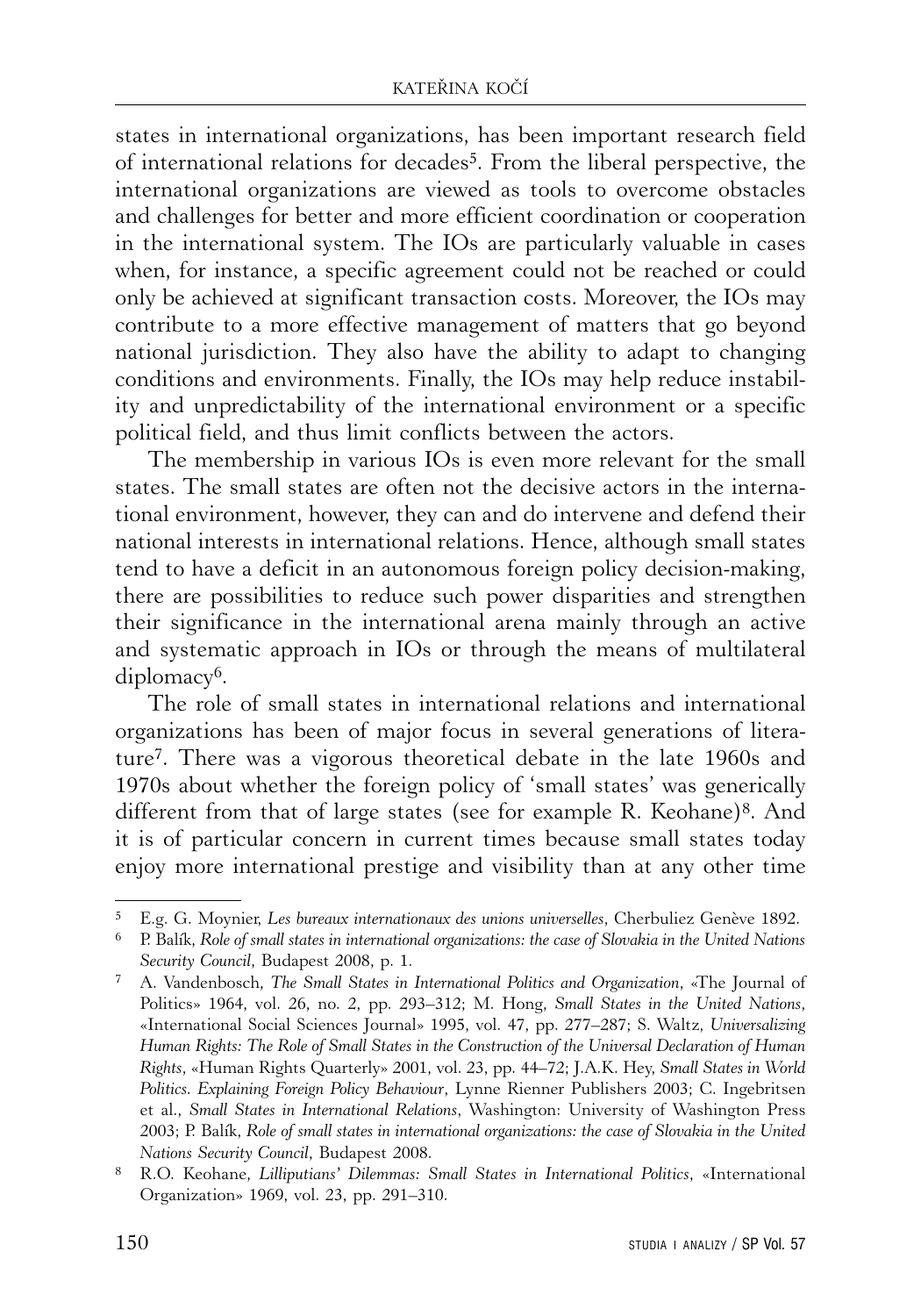in history. In this regard, Corbett, Yi-Chong and Weller9, for instance, examine the participation of small states as an important means of generating 'throughput' legitimacy for operations of the IOs. Panke geographically limits her studies to the EU countries10. The same is done by Vestegaard<sup>11</sup> who explores Western European countries and specifically focuses on their activities within the World Bank. Particularly, the Czech Republic and its interests in the European Parliament is analyzed in the discussion article by Kasáková and Weiss<sup>12</sup>. Unfortunately, these studies do not cover the question of effectiveness, but investigate only the performance of small states through their ability to promote interests in a particular organization without applying other relevant criteria.

In general, there is a relatively long tradition of evaluating the effectiveness and efficiency within the theory of international relations but related only to international organizations as such. Criteria developed by authors or research teams are increasingly used in practice by individual organizations, which try to find out to what extent they meet the goals, what are the limits of their performance and how these challenges could be removed. Thus, the criteria help to strengthen the effectiveness of organizations and at the same time they increase their legitimacy. Probably the most far-reaching effectiveness assessment was executed by the United Nations Evaluation Group (UNEG). Despite these developments, the assessment of the performance of international organizations is not yet based on uniform and generally accepted criteria. Each organization develops their own rules that they consider in the evaluation process.

The criteria applied by states in assessing the effectiveness and efficiency of their membership in the international organizations deserve more attention than the criteria used to evaluate the activities of the IOs. Unfortunately, many states either do not have such criteria, or they are not willing to publish them13. The activities of the Czech Republic in the international organizations were analysed by the team of authors: Kolmaš, Kolmašová, Kořan and Bílková14. Their project as well as the

 <sup>9</sup> J. Corbett, X. Yi-Chong, P. Weller, *Small states and the 'throughput' legitimacy of international organizations*, «Cambridge Review of International Affairs» 2018, vol. 31, no. 2, pp. 183–202.

<sup>10</sup> D. Panke, *Small states in the European Union: Structural disadvantages in EU policymaking and counter-strategies*, «Journal of European Public Policy» 2011, vol. 17, pp. 799–817.

<sup>11</sup> J. Vestergaard, R.H. Wade, *Protecting power: How Western states retain the dominant voice in the World Bank's governance*, «World Development» 2013, vol. 46, pp. 153–164.

<sup>12</sup> Z. Kasáková, T. Weiss, *Ve správnou chvíli na správném místě: Prosazování zájmů České republiky v Evropském parlamentu*, *UMV. Discussion Paper* 2016.

<sup>13</sup> M. Kolmaš et al., *Česká republika v mezinárodních organizacích…*, p. 44.

<sup>14</sup> Ibidem, p. 46.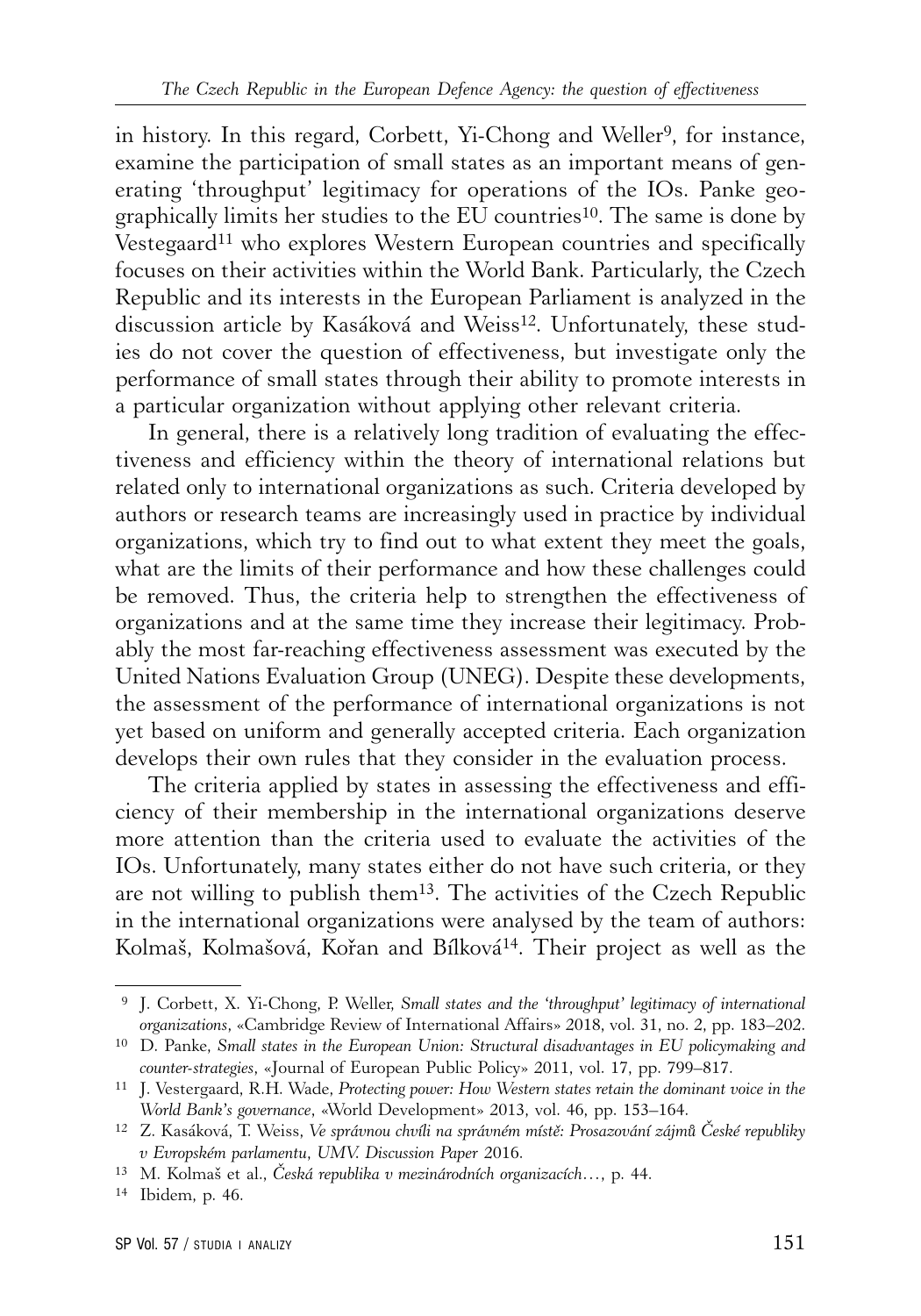final analysis will be further examined in the article and will be used to evaluate the effectiveness of the Czech Republic in the European Defence Agency.

# **Methodology**

The article uses the combination of quantitative and qualitative methods of research. Various data sources (primary and secondary text sources and interviews) were used in order to gain a more comprehensive understanding of the topic.

First, the quantitative research using the content analysis was conducted. The research analysed both primary and secondary textual data (text corpus) published between 2012–2019. In this concrete time frame the article examined the content of main strategic documents published by ministerial bodies which identified the goals and priorities of the Czech policy and its involvement in the European Defence Agency (i.e. the Concept of the Czech Republic's Foreign Policy, the Defence Strategy of the Czech Republic). Additionally, the secondary sources, i.e. academic publications and newspaper articles, were also studied.

For a deeper understanding of the topics, a qualitative research method was used, namely conducting of semi-structured interviews. The interviews took the form of a questionnaire with pre-prepared questions, which were then freely developed depending on the respondent's answers. The questionnaire was prepared in accordance with the four criteria designed by Kolmaš et al. The examples of questions are mentioned below:

- The status and role of the Czech Republic in the EDA, the identification of its objectives and interests.
- HR policy of the EDA; activities of the Czech Republic in the secondment of its citizens, communication channels with Czech citizens seconded by the Czech Republic / willingness to promote the official goals of the Czech Republic?
- Personal experience with practices of other states examples of best practices in secondment of their citizens in the EDA and their effective use for the promotion of the state goals / interests in the EDA?
- Which activities of the Czech Republic have been currently implemented in the EDA? Opinion?
- How do you evaluate current performance of the Czech Republic in the EDA?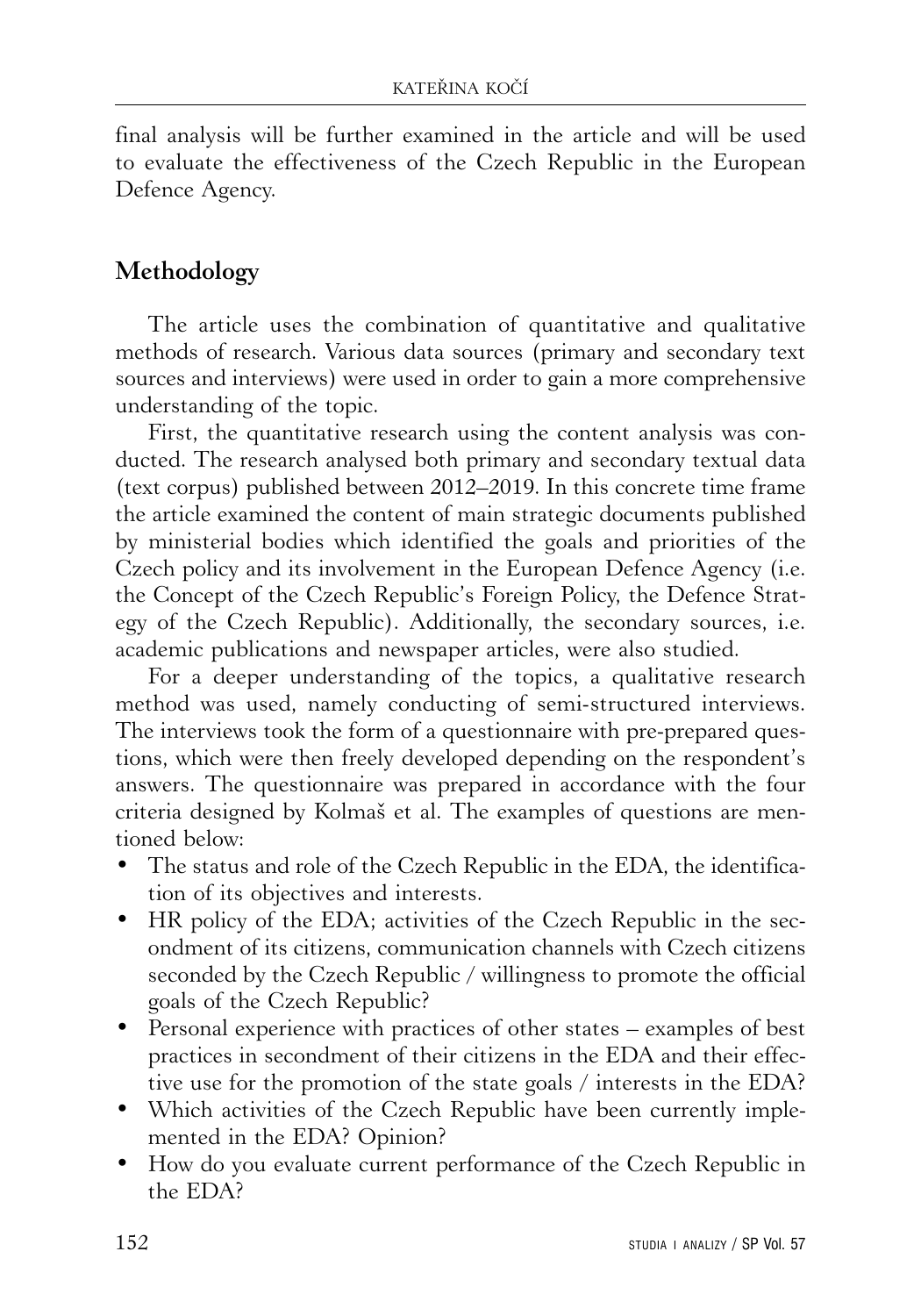Between February 2018 and July 2019 12 interviews were conducted with representatives from the Ministry of Defence and the Office of the Government of the Czech Republic (with those who directly participated in the formulation of the policy in the EDA), as well as with some of the employees of the European Defence Agency.

#### **The Czech Republic in the European Defence Agency**

The European Defence Agency is an agency of the European Union which was established in 2004 (by the Council Joint Action 2004/551/ CFSP15) "to support the Member States and the Council in their effort to improve European defence capabilities in the field of crisis management and to sustain the European Security and Defence Policy as it stands now and develops in the future"16. The Agency promotes cooperation, creates new initiatives and suggests ways to improve the defence capabilities of member countries. Within that overall mission are four functions: (1) development of defence capabilities in the field of crisis management, (2) promotion and enhancement of European armaments cooperation, (3) working to strengthen the Defence Technology and Industrial Base and for the creation of an internationally competitive European Defence Equipment Market and (4) enhancement of the effectiveness of European Defence Research and Technology. All EU member states take part in the Agency, except Denmark, which has opted out of the Common Foreign and Security Policy (CFSP).

The EDA is headed by the High Representative (HR), and reports to the Council. The Head is responsible for overall organisation and functioning, ensures implementation of guidelines and decisions and chairs ministerial meetings of Steering Committee. The Steering Committee set priorities and guidelines of the Agency. Member States contribute to the budget of the organisation calculated with the GNP-based formula and approve the EDA's working plan. Participation of states in projects is on voluntary basis. The Steering Committee elects the Director General

<sup>15</sup> Common Foreign and Security Policy. Council Joint Action 2004/551/CFSP of 12 July 2004 on the establishment of the European Defence Agency, The Council of the European Union, 2004, https://eur-lex.europa.eu/legal-content/EN/TXT/HTML/?uri=CELEX:32004E0551& from=CS (15.11.2019).

<sup>16</sup> V. Kolín, *Evropská obranná agentura v šesti letech*, «Obrana a strategie» 2010, vol. 1, https:// www.obranaastrategie.cz/cs/aktualni-cislo-1-2010/clanky/evropska-obranna-agentura-v-sestiletech.html (20.03.3020).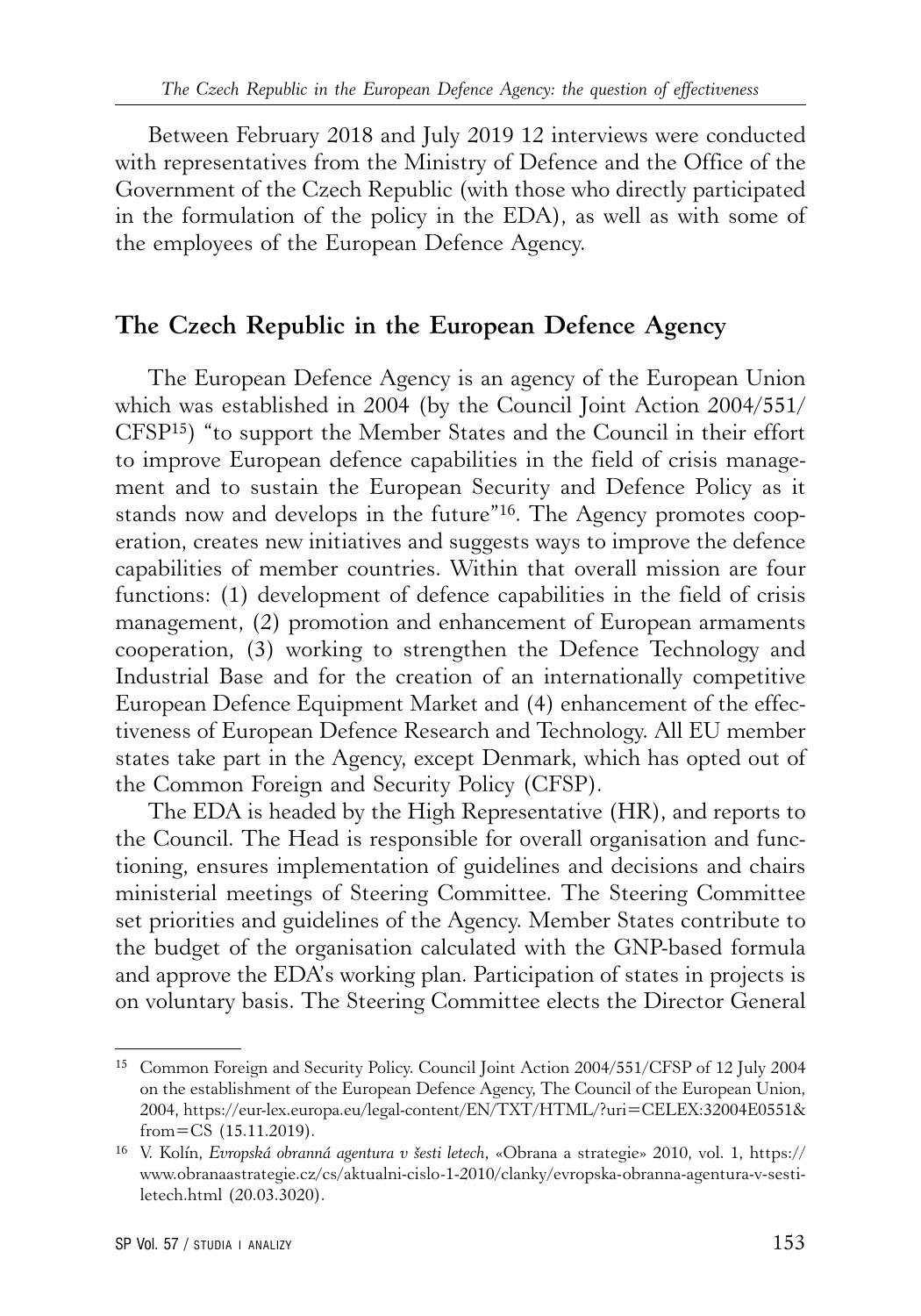(currently Jorge Domecq). The EDA's budget for 2018 was 33 million  $EUIR<sup>17</sup>$ .

The functioning of the Agency is currently managed by the Council's Decision 2015/1835/CFSP18. This Decision is expected to be subject of revisions in the near future (in 2020) as a result of changes in the EU defence area and in connection with the measures taken due to the implementation of the EU Global Strategy. The Joint Decision of 12 July 2004 implies that the Agency's work is subordinate to the Council of the European Union (acting under its political supervision) and acts within the single institutional framework of the European Union to support the Common Foreign and Security Policy. It is an intergovernmental organization which supports the development of capabilities at the EU level in coordination with the European External Action Service, including the Military Staff and the EU Military Committee.

On one hand, the growing importance of the cooperation in security area among the EU member states (stressed by the EU Global strategy or by the development of PESCO) has led to raising attention to the existence of the Agency and its activities. However, the organization suffers also from several weaknesses. One of them is linked to its intergovernmental character which may be mirrored in the lack of willingness of individual states to give up sovereignty and support fully the implementation of decisions. The co-existence of the EDA and NATO was also questioned as 22 EU member states have been already engaged in the Alliance structures. It was argued, for instance, that fragmentation of defence budgets of organizations and programmes can dangerously undermine countries' security objectives<sup>19</sup>. Finally, the ownership structure of arms companies in Europe may be also problematic, as well as the voluntary participation of the member states in individual projects. Therefore, it seems that despite its growing mandate, the EDA has been still rather overshadowed in the constantly changing EU structures.

Although a small country, the Czech Republic tries to strengthen its role in the military sector and concentrate on its own military capabili-

<sup>17</sup> V. Kolín, *Evropská obranná agentura v šesti letech*, «Obrana a strategie» 2010, vol. 1, https:// www.obranaastrategie.cz/cs/aktualni-cislo-1-2010/clanky/evropska-obranna-agentura-v-sestiletech.html (20.03.3020).

<sup>18</sup> Council Decision (SZBP) 2015/1835, The Council of the European Union, 12 October 2015, https://eur-lex.europa.eu/legal-content/CS/TXT/?uri=CELEX:02015D1835-20151013 (15.10.2019).

<sup>19</sup> H. Laasme, *NATO and the European Defence Agency – not a zero-sum game*, NATO, 25.10.2015. https://www.nato.int/docu/review/articles/2010/11/25/nato-and-the-european-defenceagency-not-a-zero-sum-game/index.html (30.10.2019).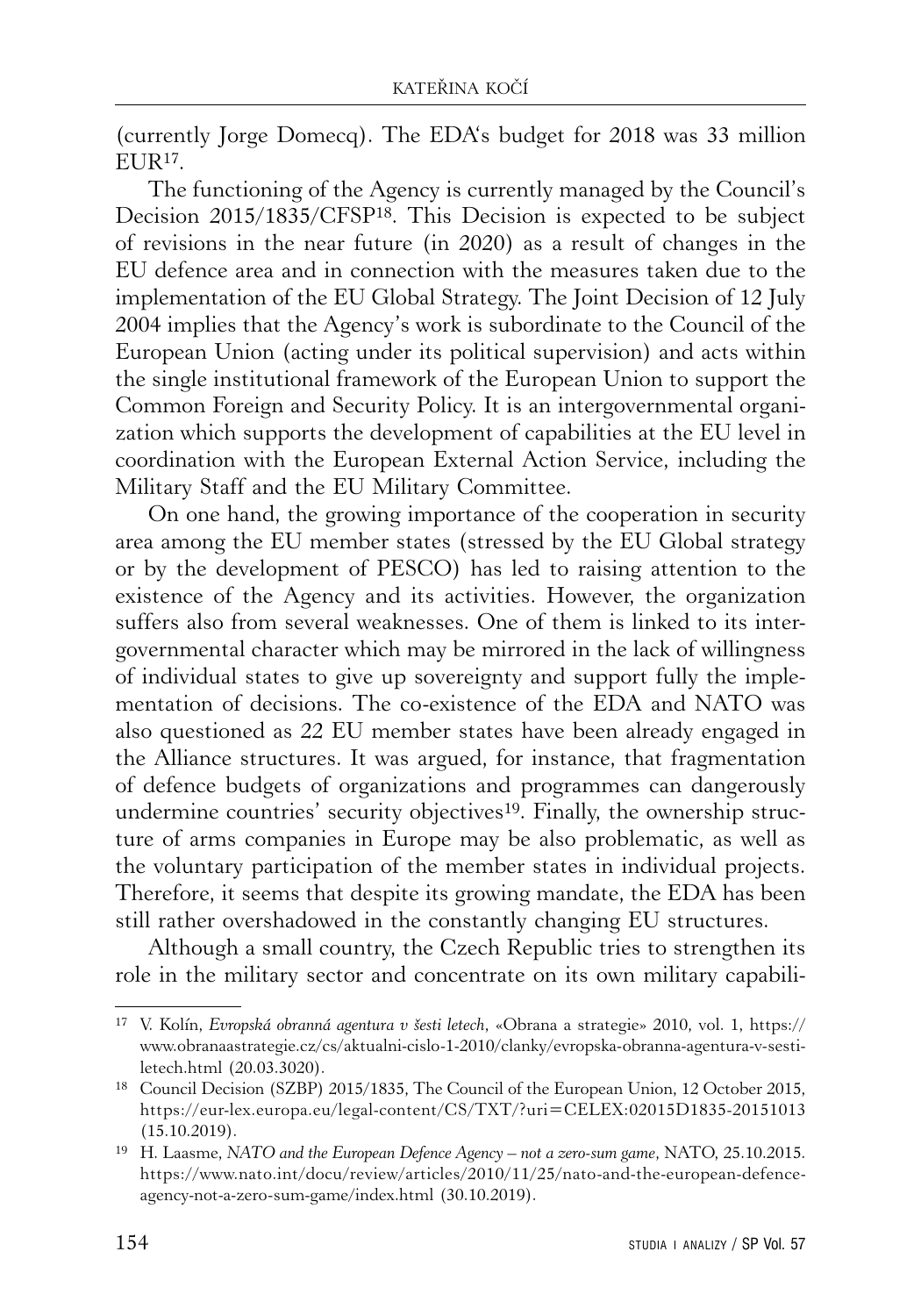ties. It has several important industrial clusters in the area of aviation, armoured vehicles, small arms and light weapons and radar systems. At the same time, it possesses several unique technologies, particularly related to military training and simulators, information technology and services, or special materials<sup>20</sup>.

However, the size of the state extremely matters in this particular sector. The Czech Republic needs to have partners and thus its active participation in the collective defence system of the North Atlantic Treaty Organisation (NATO) and its support in the development of the EU's crisis management capabilities, and the deepening of cooperation with partner countries constitute the basic guarantees and principles for safeguarding defence and strengthening national security<sup>21</sup>. The Czech Republic became a member of NATO in 1999 and fully supported the establishment of the EDA in 2004. Its membership in both organizations is crucial, but is it also effective? The analysis below focuses on the case of the Czech involvement in the EDA.

#### **Efficiency of membership of the Czech Republic in the European Defence Agency**

In order to assess the membership of the Czech Republic in the EDA, certain criteria should be drafted. Unfortunately, as mentioned above, many states either do not have such criteria, or they are not willing to publish them. This may partly reflect the fact that different organizations, as well as different countries, have different needs and therefore cannot be evaluated similarly. It implies the need to use specific, separate criteria for the Czech Republic, considering both the general principles of any assessment and the specific conditions of the Czech state administration.

In the publication of Kolmaš et al., the authors first proposed two basic criteria: relevance and performance<sup>22</sup>. Relevance assesses the extent to which the focus of the organization corresponds to the foreign policy objectives of the state. This aspect is important for the state to define why it operates in an organization, how important it is for the state and

<sup>20</sup> Defence Strategy of the Czech Republic, Ministry of Defence, 2017, http://www.army.cz/ assets/en/ministry-of-defence/strategy-and-doctrine/defencestrategy2017.pdf (1.12.2019).

<sup>21</sup> Defence Strategy of the Czech Republic, Ministry of Defence, 2017, http://www.army.cz/ assets/en/ministry-of-defence/strategy-and-doctrine/defencestrategy2017.pdf (1.12.2019).

<sup>22</sup> M. Kolmaš et al., *Česká republika v mezinárodních organizacích…*, p. 101.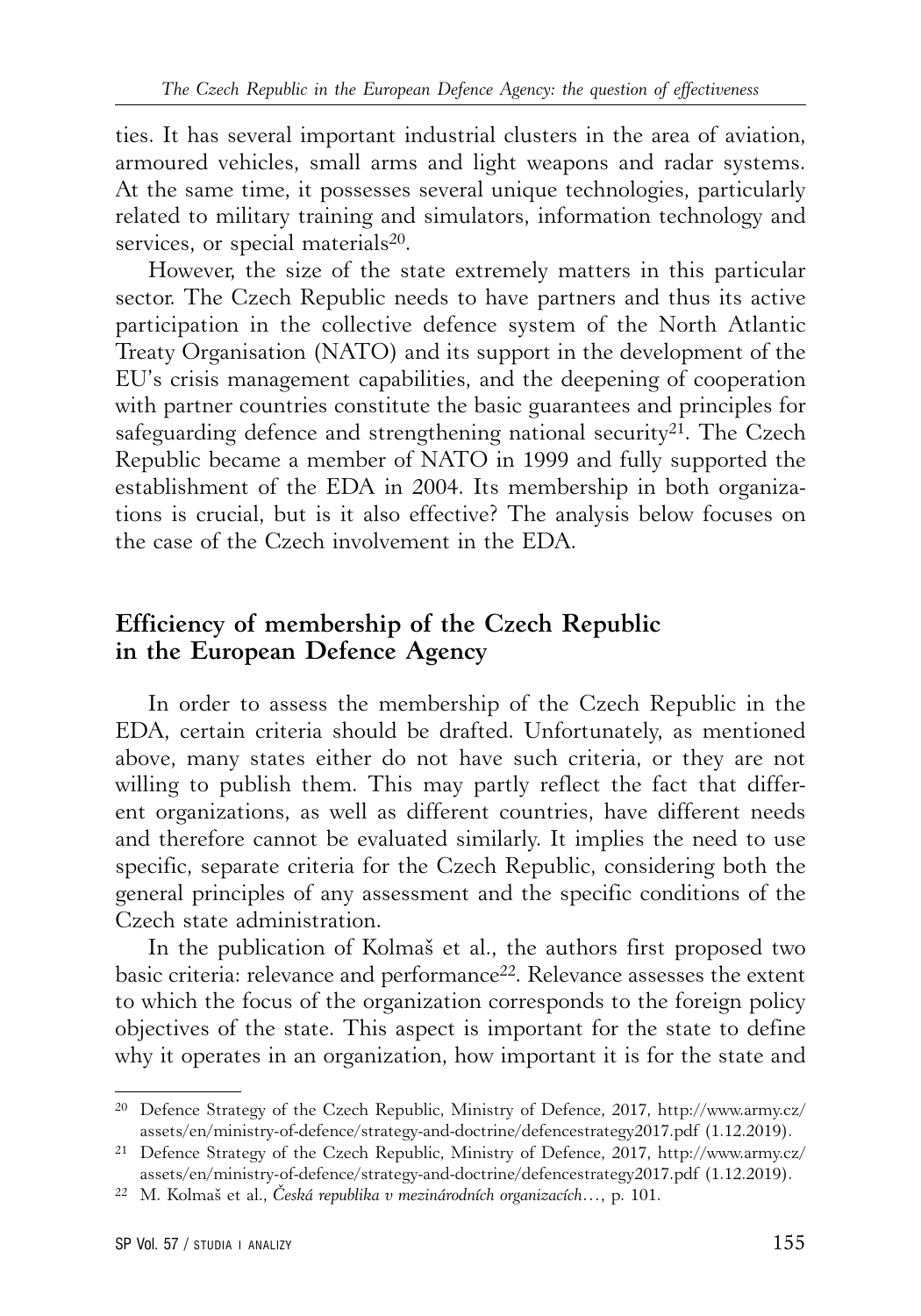what the state expects from it. The performance focuses on the results and outputs that the state achieves in an international organization. Specifically, it evaluates the degree of participation and the availability of knowledge and information provided by the organization, the impact of membership on access to services provided by the organization, and other membership benefits.

Kolmaš et al. later showed that deeper assessment requires setting of other criteria. They examined four criteria: objectives pursued, personal representation,  $cost / performance ratio and activities implemented<sup>23</sup>.$ These criteria are further applied on the assessment of the Czech membership in the European Defence Agency.

### **Objectives pursued**

The first criterion determines the extent to which the Czech Republic has a clear idea of why it joined an international organization and what it expects from membership and from participation in it. Objectives should be clearly defined, at least within the state administration, both in the long term and in the short term. The longer-term and shortterm objectives should match, otherwise there is a risk that the Czech Republic, by pursuing a certain priority, will threaten the more general interests. Another important aspect is the constant definition of objectives. These should not change too often and too fundamentally. Otherwise, the Czech Republic would cease to be a credible partner on the international scene and, moreover, it would reduce the capacity of its representatives in international organizations to understand a rapidly changing environment.

Overall, rapid and / or frequent changes in the objectives pursued, especially (but not only) in the case of long-term changes, would have a negative impact on the effectiveness and efficiency of Czech membership in a concrete organization. Furthermore, any inconsistency between the long-term priority and the lack of progress in an international organization would reduce the Czech Republic's external credibility and jeopardize the effectiveness of its actions24.

The activities in the EDA are part of the activities of the Czech Republic in the Common defence and security policy (CDSP). The

<sup>23</sup> Ibidem, p. 116.

<sup>24</sup> Ibidem, p. 119.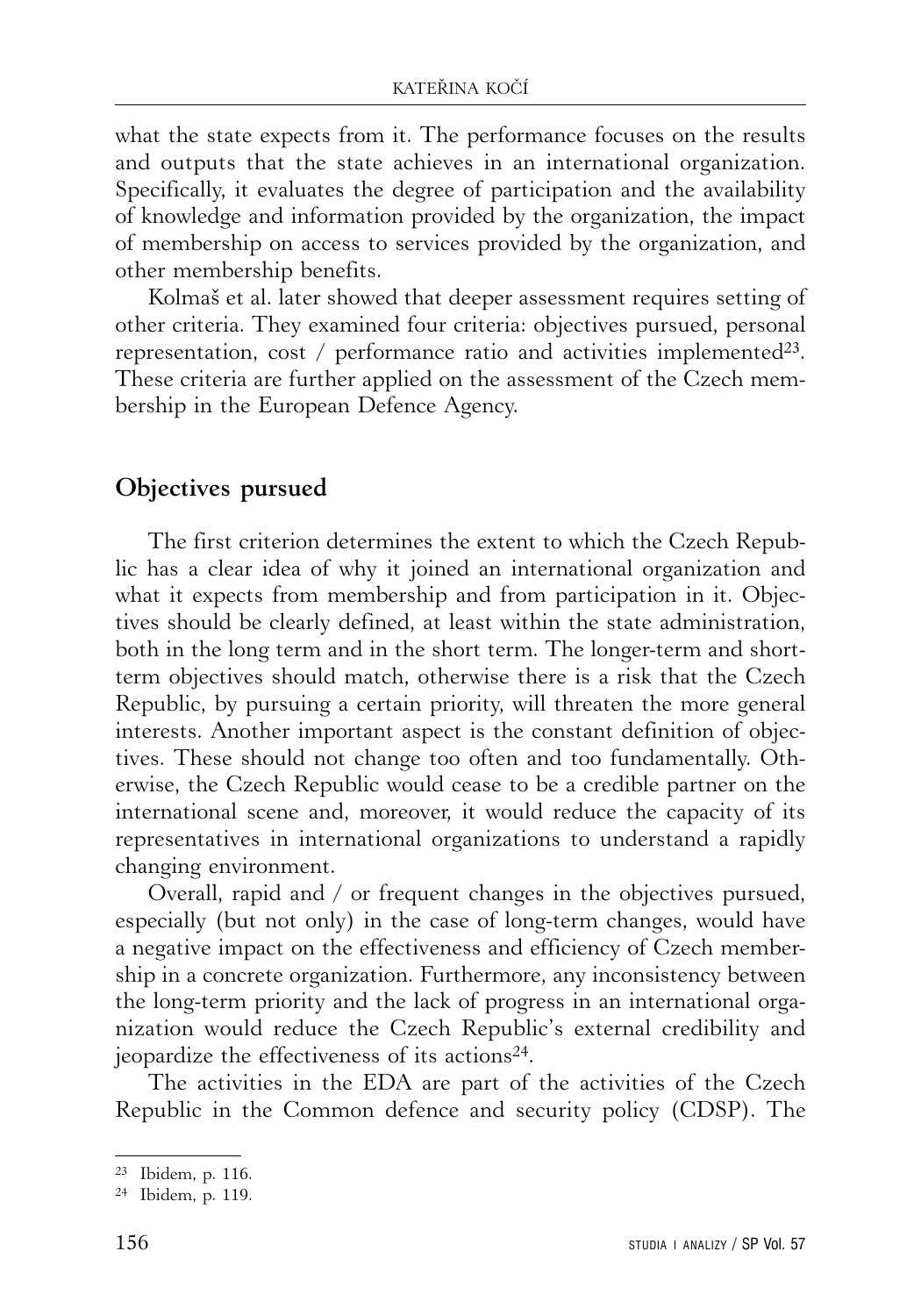Czech Republic's positions and interests within the CSDP are defined in the Foreign Policy Concept and in the Czech Republic's Defence Strategy. But the clear articulation of its in priorities inside the EDA (and in the CDSP in general) is often missing. According to these official documents, it is in the interest of the Czech Republic that the EU should be able, if necessary, to respond and act independently. In practice, the general tool for ensuring the security of the Czech Republic is the prevention and suppression of security threats. To this end, the Czech Republic uses both the EU and the NATO25. The Czech Republic therefore supports the development of a complex, effective and operational CSDP, however, under the condition that such cooperation would be complementary to NATO.

When closely studying the Czech Defence Strategy, the EDA is not mentioned even once26. It demonstrates the attention paid to the EDA by the Czech representatives: the EDA is only considered as a part of the EU structures and a part of the CFSP (and CDSP). Moreover, the agenda of the CFSP (without clear differentiation) is managed by three ministerial bodies: dominantly by the Ministry of Defence (MoD), but partly also by the Ministry of Foreign Affairs (MFA) and by the Office of the Government. The main priorities and guidelines remained for a long time rather vague. Only with the adoption of the internal document (document entitled "Mandate for the involvement of the Czech Republic in the EDA activities and projects") of the Ministry of Defence, which defined the engagement of the Czech Republic in the EDA in 2015, the priorities became more specifically identified. Currently the involvement in the Agency's projects and initiatives are mainly coordinated by the Ministry of Defence at working level through the EDA Contact Working Forum.

Respondents confirmed such situation<sup>27</sup>. According to some, the image of EDA in the Czech Republic is not always positive. The Czech Republic's approach to the agency seems often uncoordinated<sup>28</sup>. An

<sup>25</sup> Concept of the Czech Republic's Foreign Policy, Ministry of Foreign Affairs, 3.8.2015, https://www.mzv.cz/jnp/en/foreign\_relations/policy\_planning/concept\_of\_the\_czech\_ republic s foreign.html (31.08.2019).

<sup>26</sup> Although NATO is mentioned 28 times. Defence Strategy of the Czech Republic, Ministry of Defence, 2017, http://www.army.cz/assets/en/ministry-of-defence/strategy-and-doctrine/ defencestrategy2017.pdf (1.12.2019).

<sup>27</sup> Employee (1) of the Ministry of Defence, Prague, 9 October 2018. Employee (4) of the EDA, Prague, 16 October 2018. Employee of the Ministry of Foreign Affairs, Prague, 23 February 2019.

<sup>28</sup> Ibidem.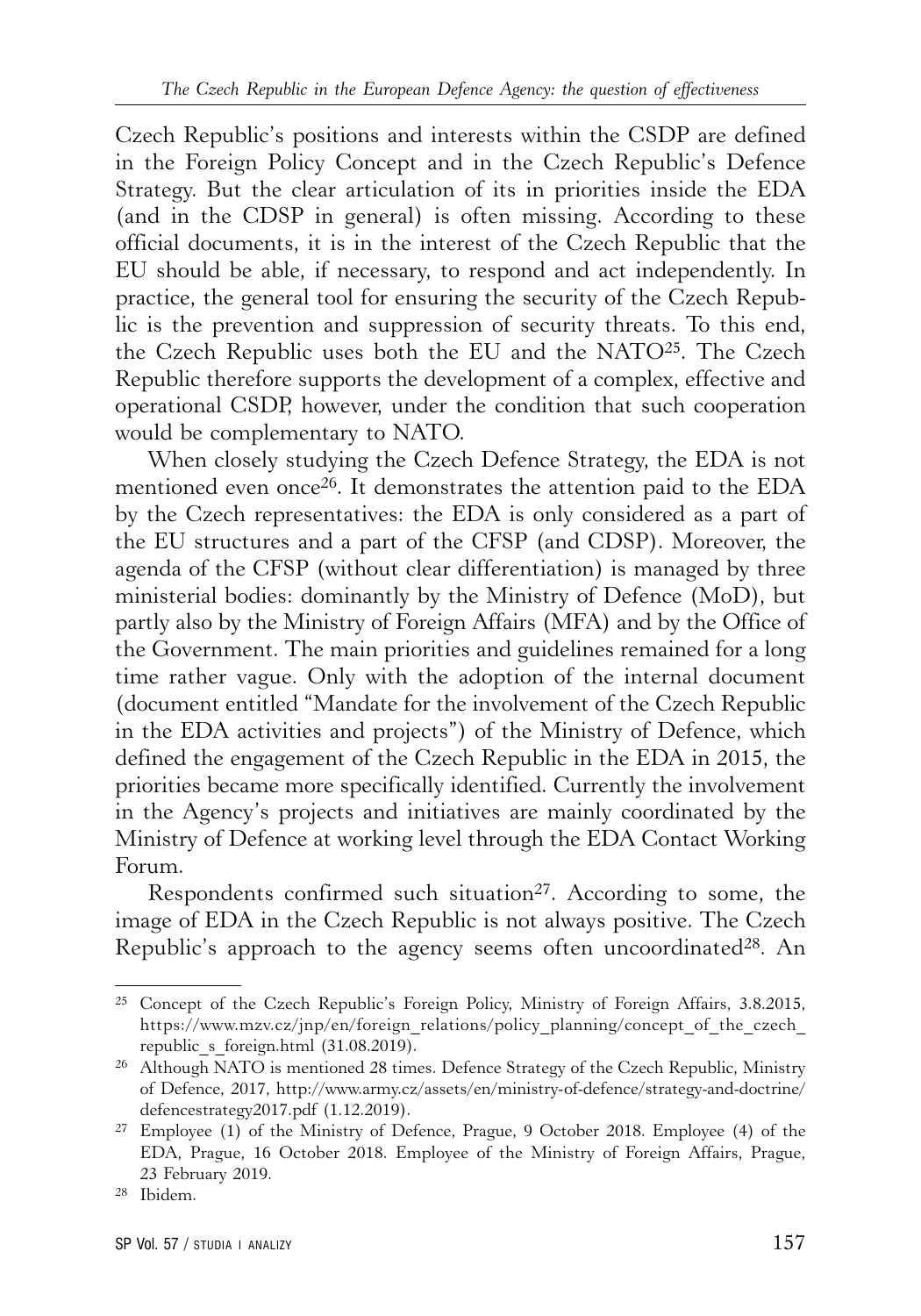employee of the Ministry of Defence in an interview also confirmed that NATO remained a priority for the Czech Republic in the area of defence cooperation. The EDA's agenda and its environment are thus a new field of activity for Czech representatives, and the goals and priorities of the Czech Republic and formal procedures have been defined only recently and are still in the process of their implementation<sup>29</sup>.

Furthermore, the discrepancy exists not only in the priorities and their articulation, but the role of the Czech Republic it is not sufficiently reflected in the objectives linked to the internal development of military capabilities of the Czech Republic and to the relation with the relevant industry. It mostly concerns active involvement in EDA's projects, reassessment of the Czech acquisition practices, as well as its R&D priorities, production of new defence technologies, including potential participation in cooperative programs.

#### **Personal representation in the EDA**

The second criterion focuses on the personnel of the Czech Republic in international organizations. One dimension to be considered in this respect is the overall transparency of the system. Transparency refers to the extent to which it is clear who specifically is responsible for the agenda associated with membership of an international organization. The information should concern both the headquarters (i.e. the MFA and other Czech central state administration bodies) and embassies abroad (or consulates, permanent missions, etc.). Transparency is important as it reduces transaction costs by allowing government officials to verify that they do not duplicate the activities and to easily identify those with whom it would be appropriate to coordinate the activities.

Another dimension of personal representation is adequacy and continuity. The number of employees should always be proportionate to the nature and importance of the agenda and should reflect the needs and capabilities of the Czech Republic30.

The third dimension of personal representation concerns the competences of those in charge of the agenda related to the international organization. Certainly, these competencies may vary depending on

<sup>29</sup> Employee (1) of the EDA, Prague, 9 October 2018.

<sup>30</sup> Concept of the Czech Republic's Foreign Policy, Ministry of Foreign Affairs, 3.8.2015, https://www.mzv.cz/jnp/en/foreign\_relations/policy\_planning/concept\_of\_the\_czech\_ republic s foreign.html (31.08.2019).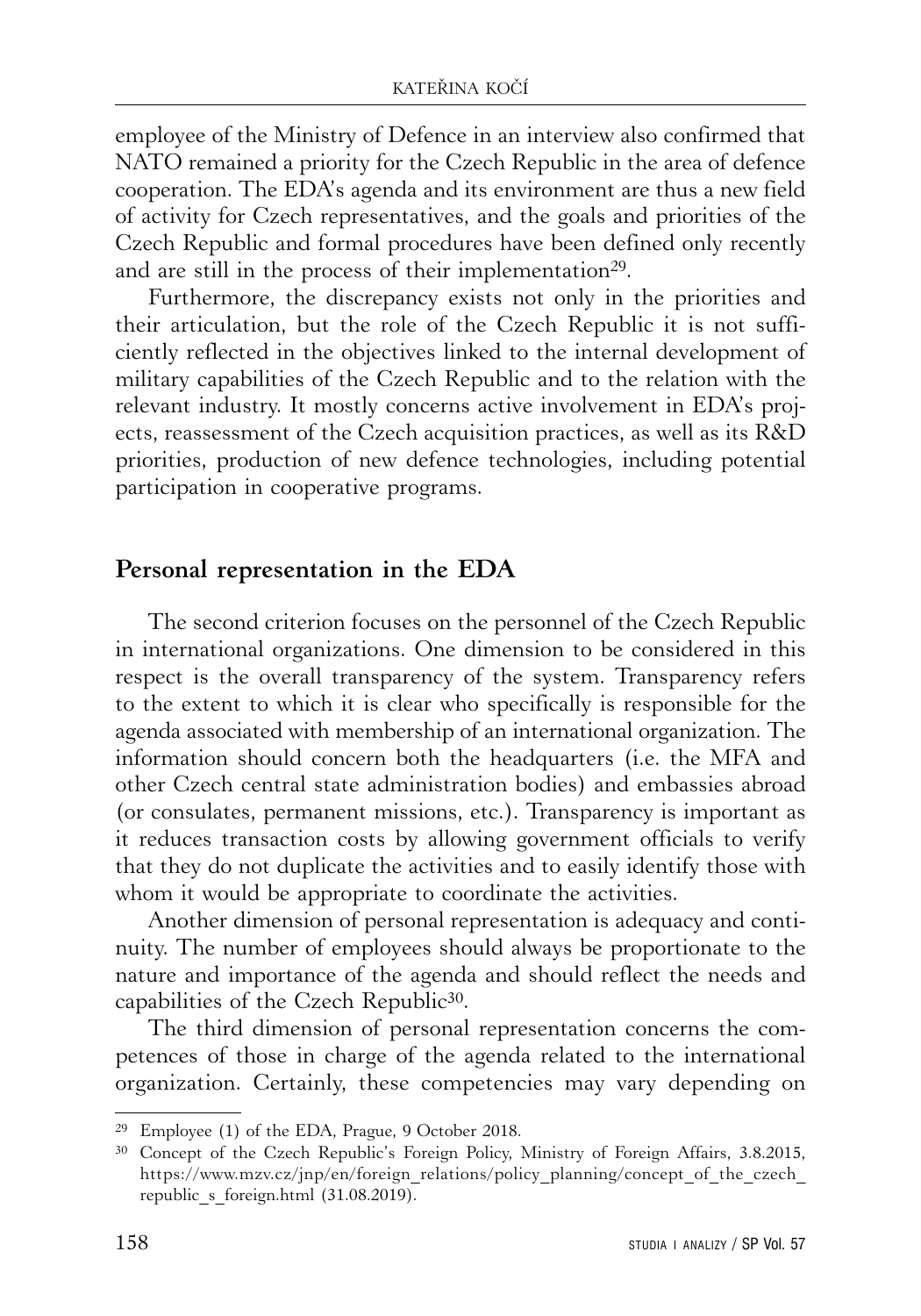whether the person is at headquarters or at the embassy and whether he or she has an organization on its agenda exclusively or together with other tasks. Of course, competence should go hand in hand with a moral profile guaranteeing that an employee in an international organization defends the interests of the Czech Republic.

At present, the Czech Republic has the highest number of personnel in the Agency. The EDA employs 5 persons. They work in different positions – two people are seconded directly by the Ministry of Defence of the Czech Republic as national experts (SNE), one person joined the administration as a contractual employee and two persons work in audit and in the IT departments as temporary staff. At the same time, two Czech auditors were nominated in May 2019 to a group of external auditors of the EDA.

It seems that the improvement is mainly due to the approval of the internal document in 2015. Prior to that year, the MoD personnel policy towards the EDA operated more or less on an ad hoc basis. Later, the Ministry of Defence has started to deal with the issue more systematically. In the structure of the MoD, the Central Point of Contact (CPoC) plays an important role. Among other tasks, the CPoC monitors job vacancies in the EDA, publishes offers on the Ministry's website, consults the selection of potential candidates with the relevant bodies, and coordinates their national support<sup>31</sup>. The Ministry also provides background information to potential candidates. Unfortunately, the selection procedures are rather long and often may take a year or more<sup>32</sup>. The positions are often announced for narrowly specialized professions that are important for the development of military capabilities in the EU. Especially, the selection of candidates for SNE positions is relatively complicated. Each candidate must pass a selection procedure at the Agency. Moreover, they must also pass a selection procedure within the Ministry of Defence. The final word and final confirmation of the candidate comes from the State Secretary, who is responsible for the HR policy of the Ministry<sup>33</sup>.

The Ministry also lacks systematic preparation for people who may be potentially suitable for the Agency's positions in future. It thus proves to be very difficult to select an expert who would meet the requirements of the selection procedures and would be able to succeed. Moreover, there are relatively few suitable candidates who are experts in the field and know foreign languages. In addition, military experts may have compli-

<sup>31</sup> Employee (2) of the Ministry of Defence, Prague, 18 September 2019.

<sup>32</sup> Employee (1) of the Ministry of Defence, Prague, 9 October 2018.

<sup>33</sup> Employee (2) of the EDA, Prague, 10 October 2018.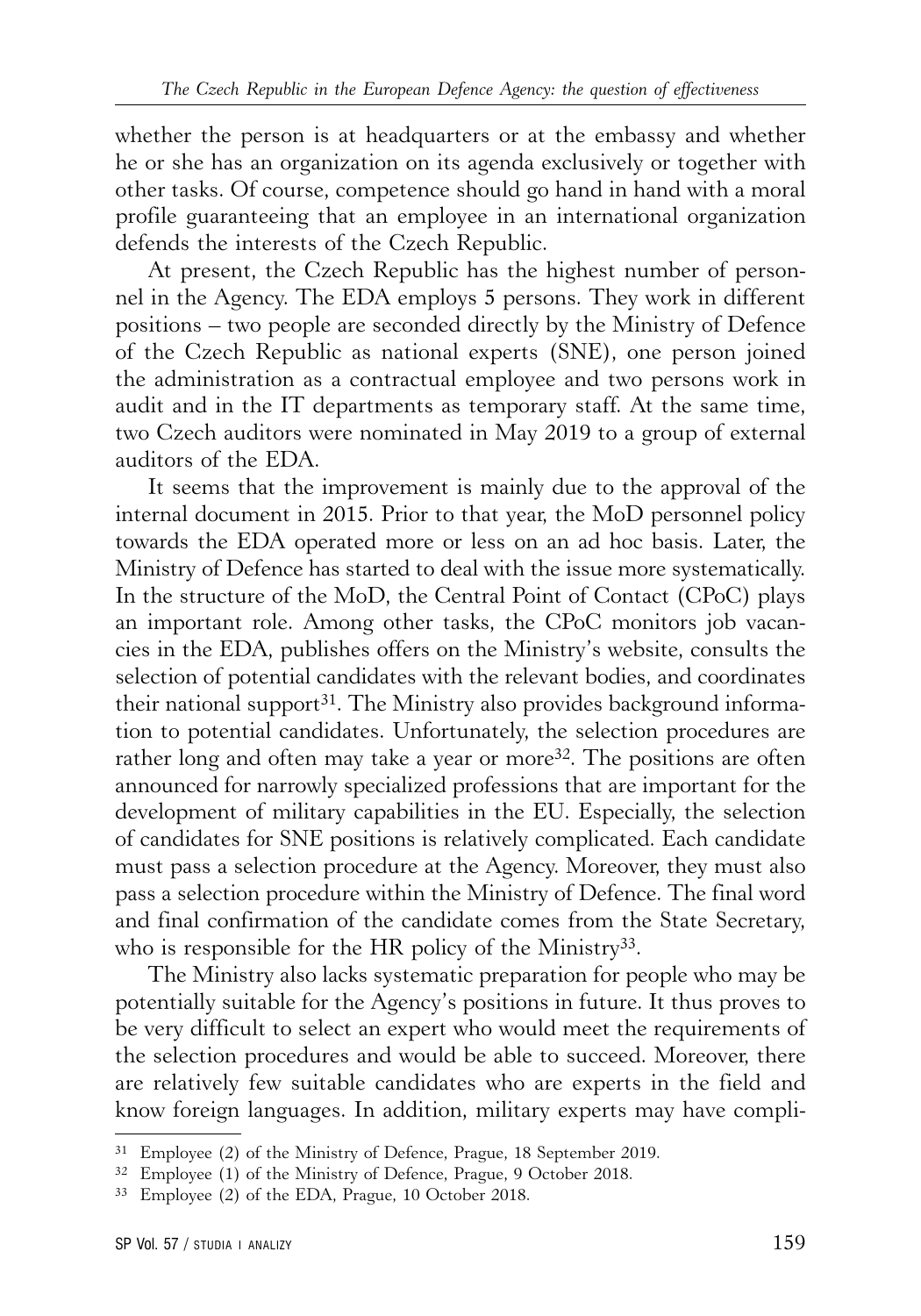cations caused by their military service. In order to be admitted, they must be suspended from their service and leave their departments. Such action is not always welcome and approved by their superiors<sup>34</sup>.

Currently, the Czech representatives occupy rather lower positions in the EDA. The highest position is the position of an IT department manager. The candidates for higher positions in the management must gather the qualifications as well as a strong support of the member state. The lobbying among member countries and the state's ability to gain the support of others play an important role. In the past, the Czech Republic tried to get the post of Deputy Executive Director of the Agency. It gained support from the V4 countries and from the Great Britain, unfortunately Germany and France lobbied for the counter-candidate in this procedure, and thus the attempt failed.

Attention is also paid to persons who work as interns in the EDA. This happens even though the trainees enter the EDA without the knowledge or recommendation of the Ministry. In some cases, Czech representatives – former EDA trainees – may be employed directly at the Ministry, where they can further develop their skills and the Ministry uses their experience gained at the Agency<sup>35</sup>. So far, there is no mechanism to make this process more systematic. These are mainly ad hoc cases, where again the Central Point of Contact plays a significant role.

The communication with Czech representatives in the EDA depends on the specific sector and agenda in which individual persons are employed. The Ministry primarily focuses on communication with its national experts who have been sent directly from the Czech institutions. In this case, communication is regular. SNEs usually communicate with the CPoC or with their former colleagues  $/$  superiors<sup>36</sup>. Finally, the human capital lies heavily in the active participation in the working groups of the EDA. Not to mention that the contact with the EDA through these working groups is a great advantage for the positive evaluation of potential candidates applying for a position in the Agency.

#### **Cost / performance ratio**

Membership and participation in an international organization is normally associated with certain costs. The financial costs are regular

<sup>34</sup> Employee (4) of the EDA, Prague, 16 October 2018.

<sup>35</sup> Employee (3) of the EDA, Prague, 9 October 2018.

<sup>36</sup> Employee (4) of the EDA, Prague, 16 October 2018.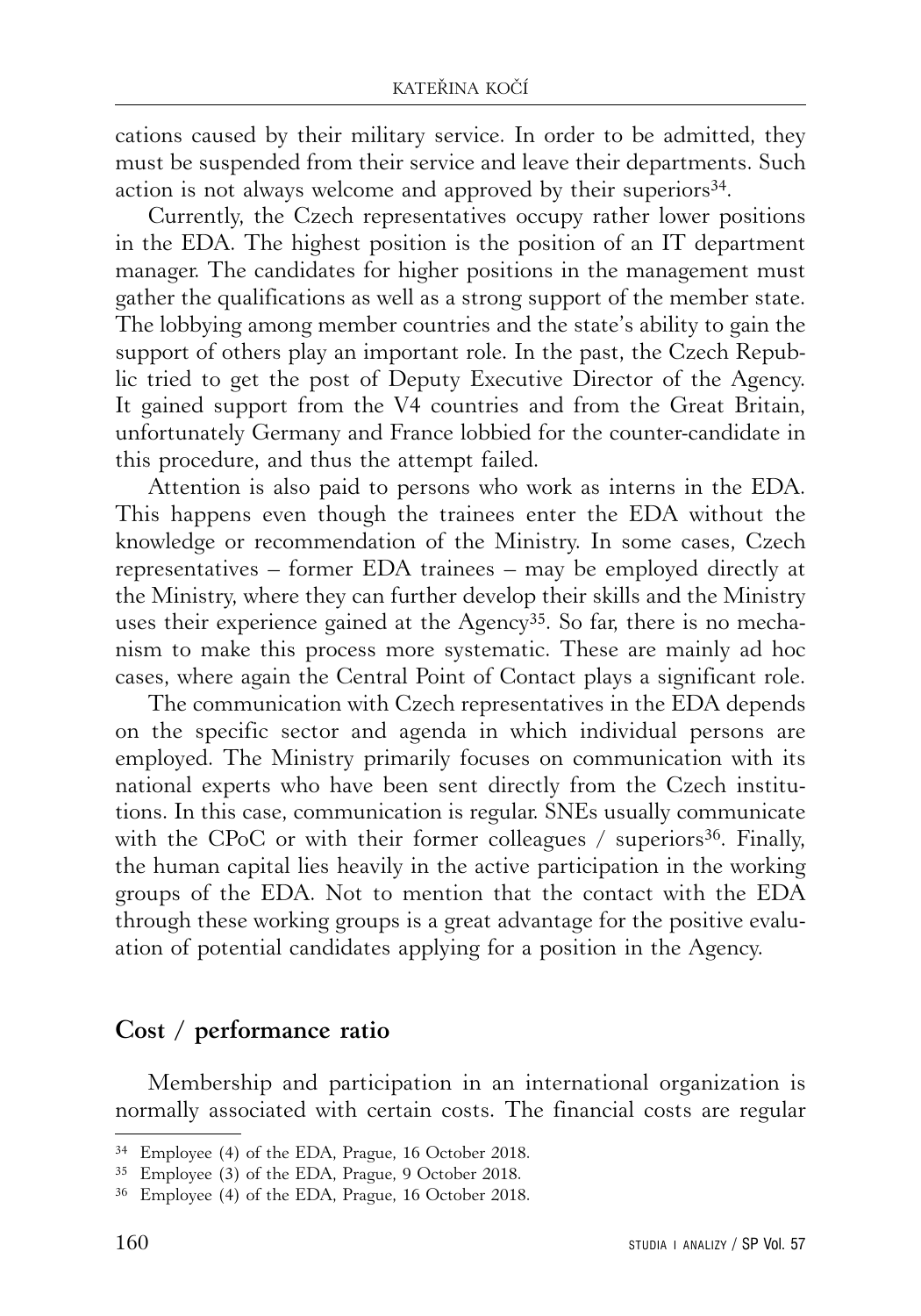contributions, extraordinary contributions and possibly other costs. While a regular contribution usually serves to finance the organization's day-to-day operations and its stable agenda, extraordinary contributions can contribute to specific initiatives and projects. This difference should be considered when evaluating the return on costs.

Another criterion is the actual ratio between costs or inputs and results or outputs. Obviously, while the cost side is dominated by simple figures, it is not easy to quantify the results in this way. Membership and participation in international organizations not only bring economic benefits to the Czech Republic, but also political benefits, strengthened prestige, valuable information and many other outcomes that are of key importance for foreign policy, although they are not easily measurable. In this context, emphasis is often placed on the political capital gained by working in organizations and on the possibility of exchanging experience and expertise. These types of results should not definitely fall out of the evaluation, but their assessment requires experience and thorough knowledge of the work in an international organization<sup>37</sup>.

To know the cost / performance ratio is very important due to the intergovernmental nature of the EDA. Simply put, the amount of contribution to the Agency's budget matters much. It is not a surprise that the main contributors are the member states with higher influence inside. The cost / performance ratio is thus an important information which enable to the member state to set a balance between the inputs (including the contribution to the main budget) and outputs (including political capital). But basically, two challenges appear. First, this criterion is difficult to be calculated due to the lack of data and the fact that the Agency is closely monitor only from 2015. Second, despite some ambitious priorities in the security areas, the Czech Republic's contribution in security cooperation are rather small in comparison to other member states. In 2016, the Czech Republic invested only 0.97% of GDP in defence area and spent 10.52% on investment<sup>38</sup>. It represented the third worst result in NATO, far below 2% of GDP or beyond 20% threshold recommended by NATO and the European Defence Agency for investment expenditure. The financial contribution to the EDA budget which

<sup>37</sup> M. Kolmaš et al., *Česká republika v mezinárodních organizacích…*, p. 117.

<sup>38</sup> V. Kolín, *Evropská obranná agentura v šesti letech*, «Obrana a strategie» 2010, vol. 1, https:// www.obranaastrategie.cz/cs/aktualni-cislo-1-2010/clanky/evropska-obranna-agentura-v-sestiletech.html (20.03.3020).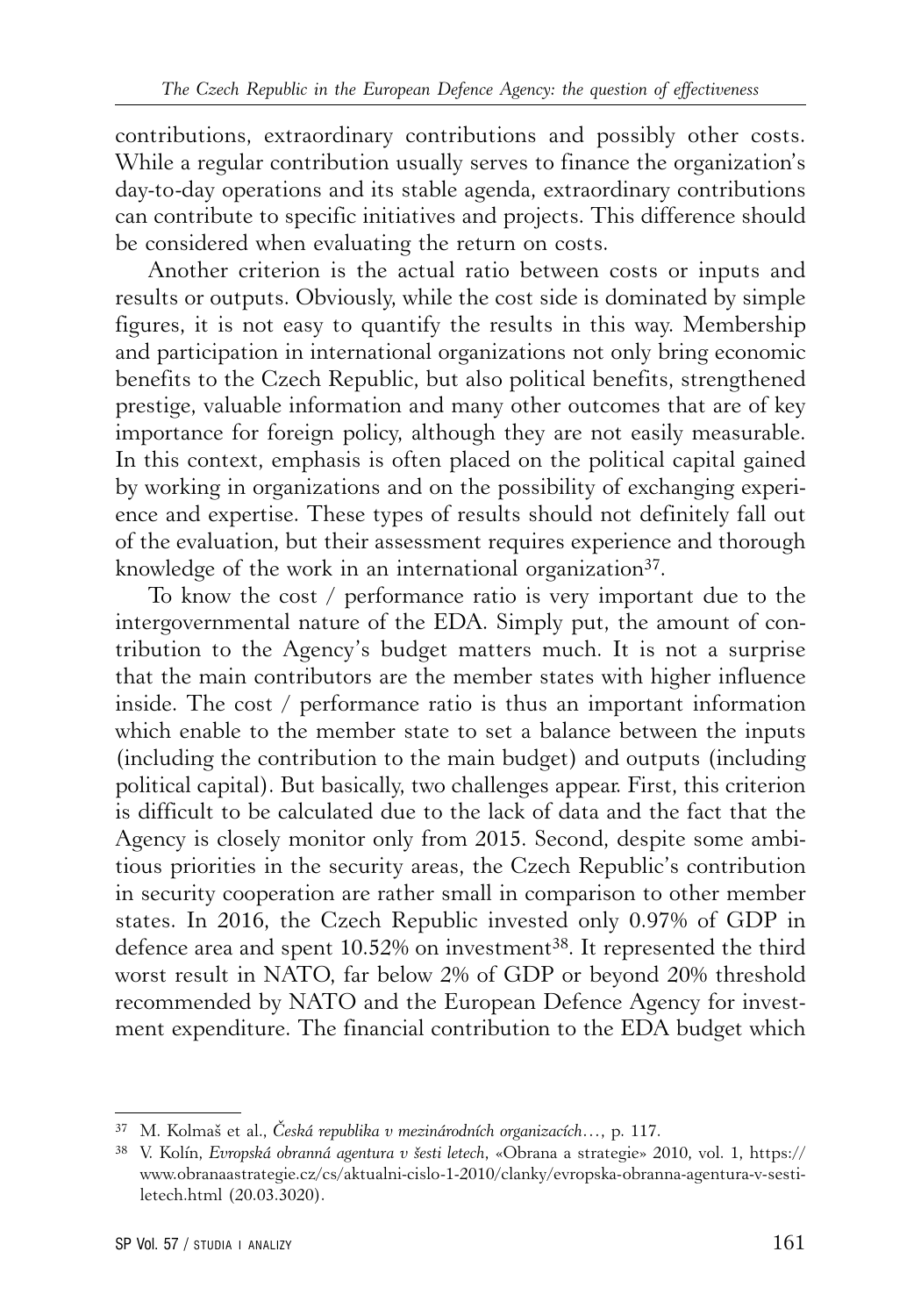amounted in total to 32.5 million EUR39 in 2018 is calculated based on the GNI formula40. The Czech Republic currently contributes 1.16% to EDA budget<sup>41</sup>. To manifest readiness for further cooperation in security area, the increase of the contribution in the following years is thus a key priority. Moreover, due to the intergovernmental nature of the Agency, the Czech Republic's position in the EDA, including its personnel representation, largely depends on the Czech Republic's interest in participating in individual activities and projects of the Agency. On the other hand, the rising number of Czech representatives in the EDA shows a promising potential. Growing human capital and experiences the Czech Republic obtains in the EDA strengthens the output side of the equation.

## **Activities implemented**

The fourth criterion relates to activities that the Czech Republic carries out in international organizations. First, it is necessary to assess whether these activities correspond to the goals set by the Czech Republic in the relevant organization. Specifically, the analysis should evaluate whether its activities correspond to the ideological setting of its foreign policy.

In addition to coherence with objectives, the evaluation of implemented activities should consider the level of involvement of the Czech Republic. Given the diversity of international organizations and their activities, there is no simple equation that the more engagement the better. It always depends on the specific context, the importance of the organization for the Czech Republic and the current needs of the Czech Republic. Moreover, the form of activities must be also considered. The Czech Republic has several tools that can be used in international organizations, from behind-the-scenes negotiations to tabling resolutions, voting on them, to project proposals that the organizations should focus

<sup>39</sup> Annual report 2018, European Defence Agency, https://www.eda.europa.eu/docs/defaultsource/eda-annual-reports/eda-2018-annual-report (15.11.2019).

<sup>40</sup> Council Decision of 4 August 2016 concerning the financial rules of the European Defence Agency and repealing Decision 2007/643/CFSP, Council of the EU, 216, https:// eur-lex.europa.eu/legal-content/EN/TXT/PDF/?uri=CELEX:32016D1353&from=FR (15.11.2019).

<sup>41</sup> Employee of the Ministry of Defence, Prague, 18 September 2019.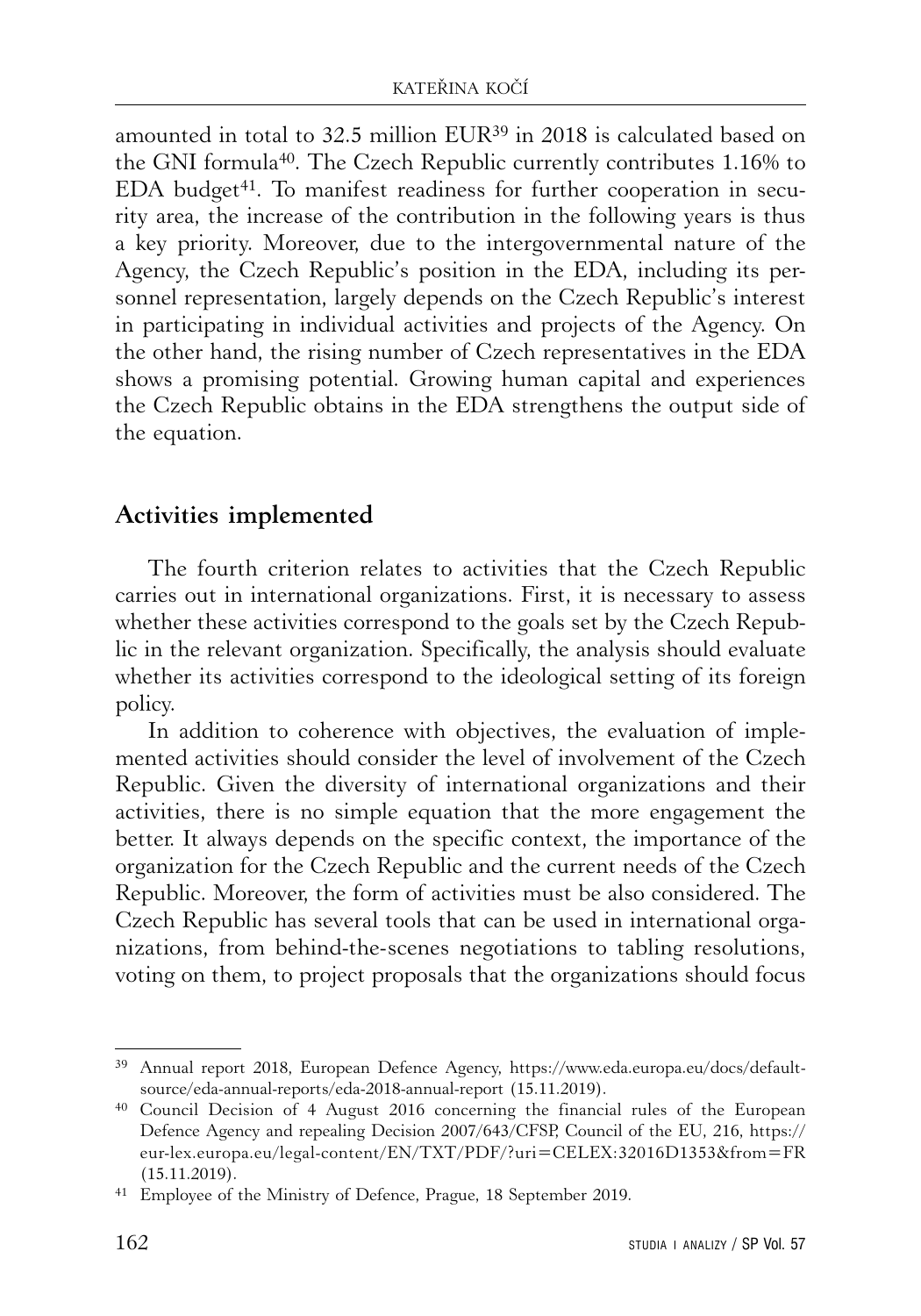on. The choice of the appropriate instrument is again a matter of in-time assessment, no uniform and abstract criteria can be applied here<sup>42</sup>.

Speaking about current activities implemented and tools applied, the main tool for ensuring the security and defence of the Czech Republic is the NATO. The country is committed to increasing defence spending to 1.4% of GDP by 2020 and will aim to move towards the defence spending threshold of 2% of GDP in the long-term. The Czech Republic further develops its military capabilities in line with the NATO defence planning. It strives to increase the level of interoperability of the Czech armed forces with the NATO and the EU forces and to strengthen the complementarity of both organizations in ensuring defence and security. Part of this effort is also to put greater pressure on European allies to accentuate responsibility for their own security. The Czech Republic also supports NATO's open-door policy towards those states that show interest in membership and who meet the necessary conditions<sup>43</sup>.

The EDA thus play second fiddle. Its role coincides with the priorities which remained until 2015 rather vague, also the amount of activities implemented by the Czech Republic inside the Agency is not high. Czech companies which are active in the defence sector, mostly export to less technologically demanding markets outside the EU. These decisions lead to significant challenges. First, the ability to penetrate these markets may gradually decrease as many current customers of the Czech companies build their own industrial capacities (often offsets from large European companies). The capacities may in the future not only saturate domestic demand but, in addition, the foreign producers may as well become competitors to the Czech industry. Second, such behaviour does not push the Czech defence industry to invest in research and development and in innovations. Finally, the ministerial bodies and the representatives from the Czech industry miss the opportunities from a collaboration in international programs offered by the Agency. Moreover, the lack of innovations may lead to the fact that the Czech Republic will not have even the potential players with the ability to participate in these programs in the future.

The Czech Republic should thus monitor and support specific projects coordinated by the EDA with regards to the specifics of its own defence industrial base and with an emphasis on innovation and sub-

<sup>42</sup> M. Kolmaš et al., *Česká republika v mezinárodních organizacích…*, p. 119.

<sup>43</sup> Concept of the Czech Republic's Foreign Policy, Ministry of Foreign Affairs, 3.8.2015, https://www.mzv.cz/jnp/en/foreign\_relations/policy\_planning/concept\_of\_the\_czech\_ republic s foreign.html (31.08.2019).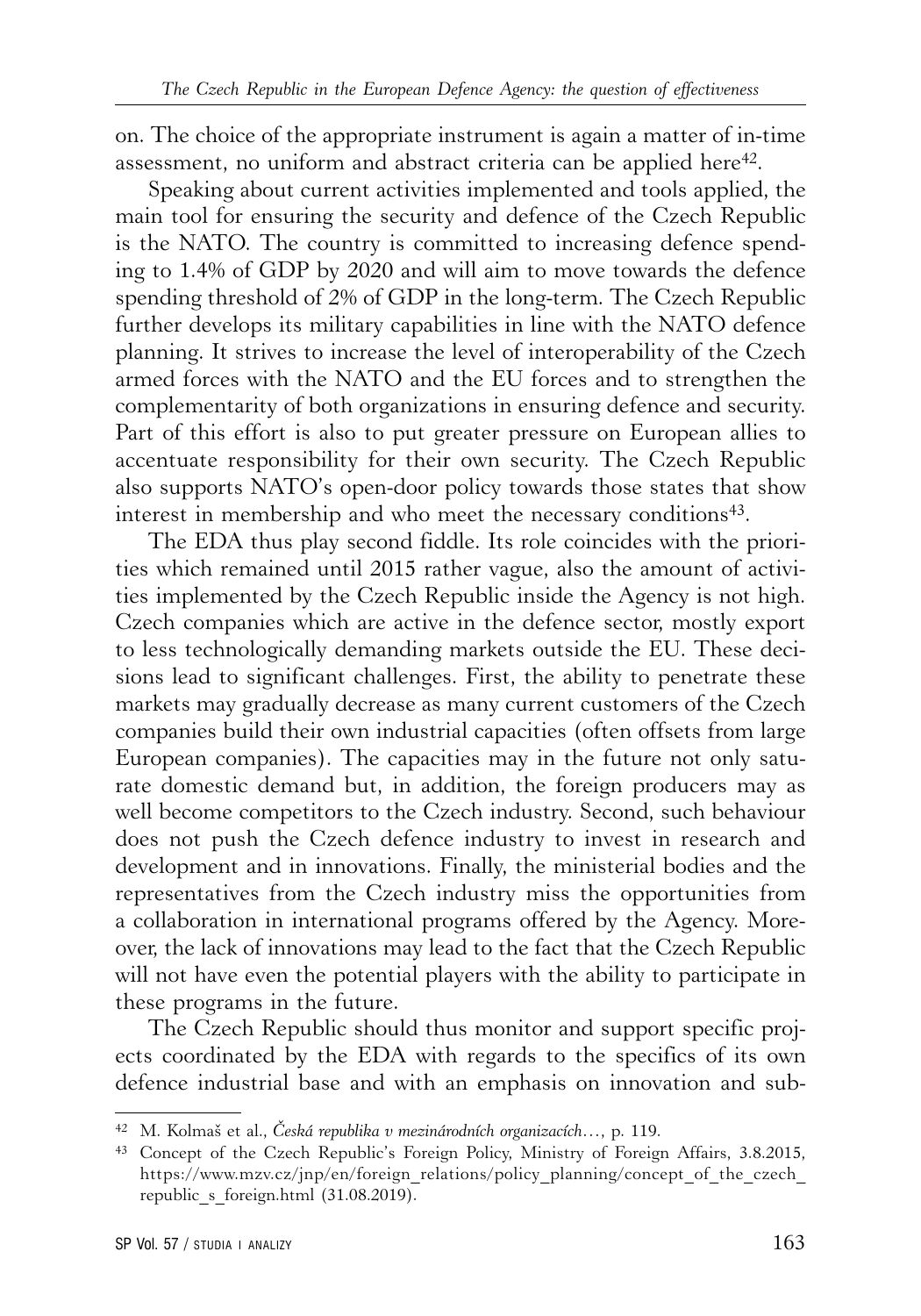sequent unification of armaments among the EU countries. This may help to expand export opportunities for the Czech companies (namely to Western markets). At the same time, the Czech Republic should also motivate the representatives of the domestic defence industry and provide adequate support for their involvement in the European defence industry complex. This in turn increases the competitiveness of the whole sector and may have positive effect on the country's strategic position in the EDA and on foreign policy interests in general<sup>44</sup>.

#### **Challenges faced**

The analysis of criteria in relation to the Czech foreign policy and to the involvement in the EDA showed several challenges which weakened the actual feasibility of the efficiency assessment. The mixture of research methods (content analysis and interviews) revealed that the responsible ministerial bodies are still not able to define properly the purpose and the priorities for their involvement in individual organization. Is the purpose rather political, economic or is it the exchange of expertise and information that matter the most? In most cases, the answers of the respondents were unclear<sup>45</sup>. Unfortunately, if a given department is unable to clearly define the purpose of membership, then membership in such organization cannot be considered as adequate.

Moreover, the definition of the security policy strategy seems to be confusing as it is conducted by the Ministry of Defence, but other ministerial bodies (especially the Ministry of Foreign Affairs and the Office of the Government) interfere as well. This incoherence leads to the fact that the actual definition of the goals and priorities is often only vaguely linked to the involvement in concrete organization. Also, several interviews confirmed<sup>46</sup> that major preparation of the strategical foreign and security policy concepts happens "off the table" (based on the data supplied) without knowing the activities of an organization more thoroughly – the main reason being the lack of official communication chan-

<sup>44</sup> Programové prohlášení vlády, the Office of the Government, 27 June 2018. https://www. vlada.cz/cz/jednani-vlady/programove-prohlaseni/programove-prohlaseni-vlady-165960 (23.09.2019).

<sup>45</sup> Employee of the Ministry of Defence, Prague, 25 May 2019.

<sup>46</sup> Employee of the Ministry of Foreign Affairs, Prague, 23 February 2019. Employee of the Office of the Government, Prague, 25 March 2019. Employee of the ministry of Defence, Prague, 25 May 2019.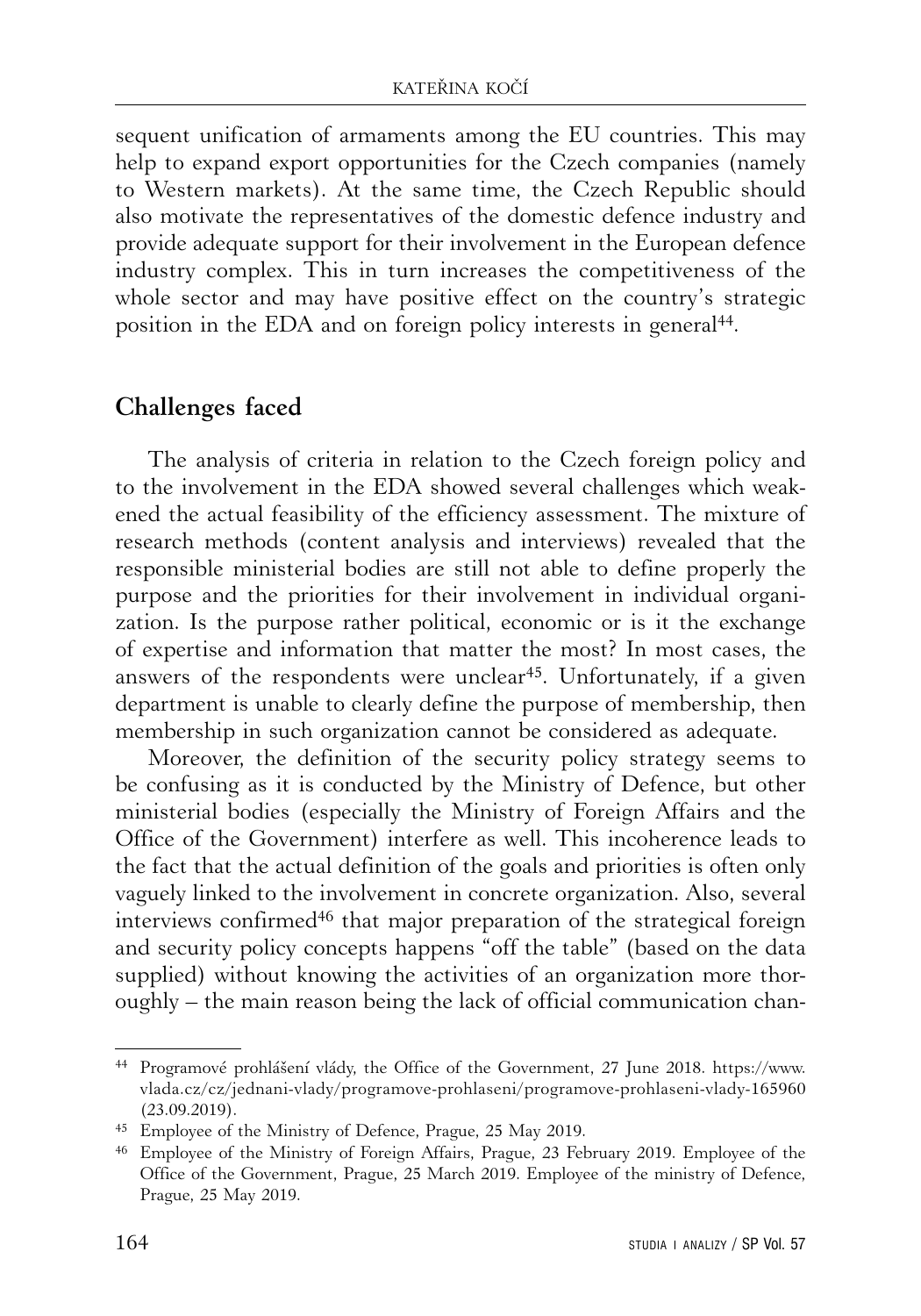nels between the Czech representatives employed in the Agency and the ministerial bodies.

Another serious issue is the link between the security policy goals and priorities and activities which are implemented. A more detailed analysis shows that the vagueness in identification of main priorities leads to problematic implementation of specific activities and actions of the Czech Republic in the EDA. Moreover, it is the unclear definition of the goals that prevents the Czech representatives to promote interest of the states inside the Agency. This unfortunately leads again to the inefficiency of the membership.

Finally, the cost / benefit ration maybe a well-defined criterion, but it does not reflect the reality of how the system is currently implemented in the Czech Republic. A prerequisite for any financial evaluation of costs and benefits is a comprehensive and detailed record of all costs. According to respondents<sup>47</sup>, the records of costs are practically nonexistent. And there is still not enough political will to prepare these. And thus, transparency in the field, which should be one of the criteria for assessing the efficiency of membership is very problematic.

#### **Conclusion**

The international organizations are recognized actors in international system. The number of them is growing. This leads to the fact that states, including the Czech Republic, participate in various IOs, sometimes even in hundreds of them. Theoretical assumptions say that the smaller countries tend to value more the membership in international organizations.48 Unfortunately, there is not many sources which would provide more details on how in reality the countries manage the involvement in them.

In 2015, a team of authors set four criteria which were designed specifically for the Czech Republic to assess the efficiency of its membership in IOs. The criteria included objectives pursued, personal representation, cost/benefit ratio and activities implemented. These criteria were applied on the assessment of the engagement of the Czech Republic in the European Defence Agency. The analysis of the strategic documents accompanied by interviews with different representatives of the relevant

<sup>47</sup> Employee of the Ministry of Foreign Affairs, Prague, 23 February 2019.

<sup>48</sup> M. Kolmaš et al., *Česká republika v mezinárodních organizacích…*, p. 125.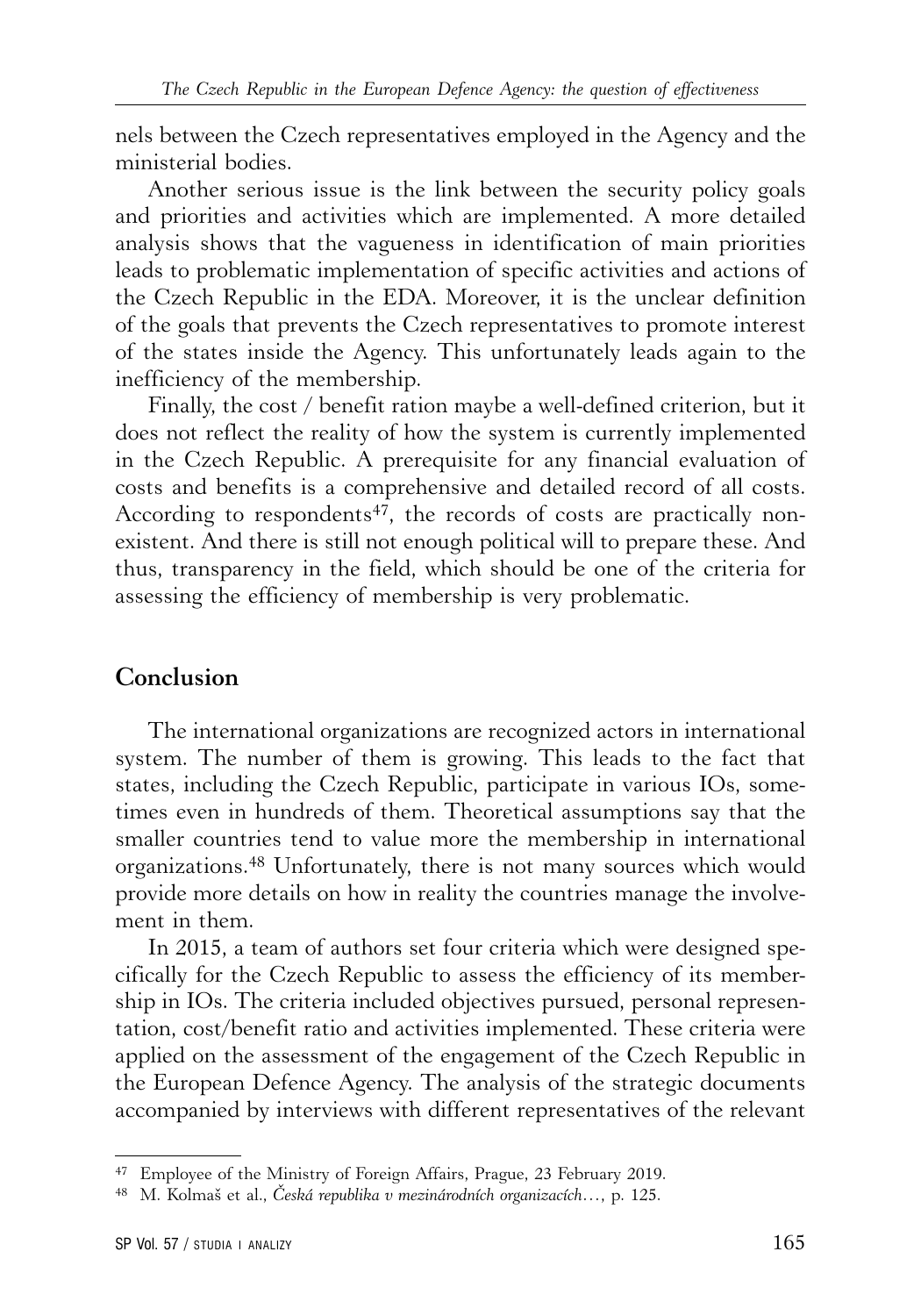ministries showed that the NATO remains priority and the engagement in the EDA plays a secondary role. For more than a decade, no systematic approach was designed in order to gain more positive outcomes. It led to low performance of the Czech Republic in the EDA, vague definition of goals and uncoordinated actions. Since 2015, the situation has started to change thanks to a pressure of individuals inside the Ministry of Defence. The changes are so far namely visible in the growing number of Czech representatives employed in the EDA. The Czech Republic's representation in the EDA is historically the highest. The newly set procedures has shown first positive results. But other weaknesses remain, such as the identification of suitable candidates especially for SNE positions, support of these candidates, preparation of candidates for selection procedures, existence of formal channels of communication between Czech representatives employed in the EDA and the Czech ministerial bodies or often passive participation in the EDA working groups.

Looking on the current state closely, there are two main reasons why the engagement of the Czech Republic is still not effective enough. First, the strategic documents that should define primary security policy goals and priorities still tend to be rather vague. It is thus very difficult to link them with concrete activities which should be implemented in the Agency. The task becomes even less clear in case of cost / benefit ratio. This important area remains almost untouched, there is no systematic approach, nor policies or rules for its evaluation. These challenges not only prevent the Czech Republic from successfully assessing the effectiveness of its involvement in the organization, but also, they may question the attitude of the Czech Republic towards the Agency in general.

What follows from the study of the Czech Republic? When assessing the membership of the Czech Republic in a given organization, the Czech Republic should carefully monitor whether the organization fulfils the above mentioned conditions, especially the reduction of transaction costs, which would be higher in the case of bilateral approach, the reduction of costs for obtaining information with regards to the intentions and goals of other actors, the improved efficiency of negotiations and coordination in the organization, as well as predictability and stability of the political arena.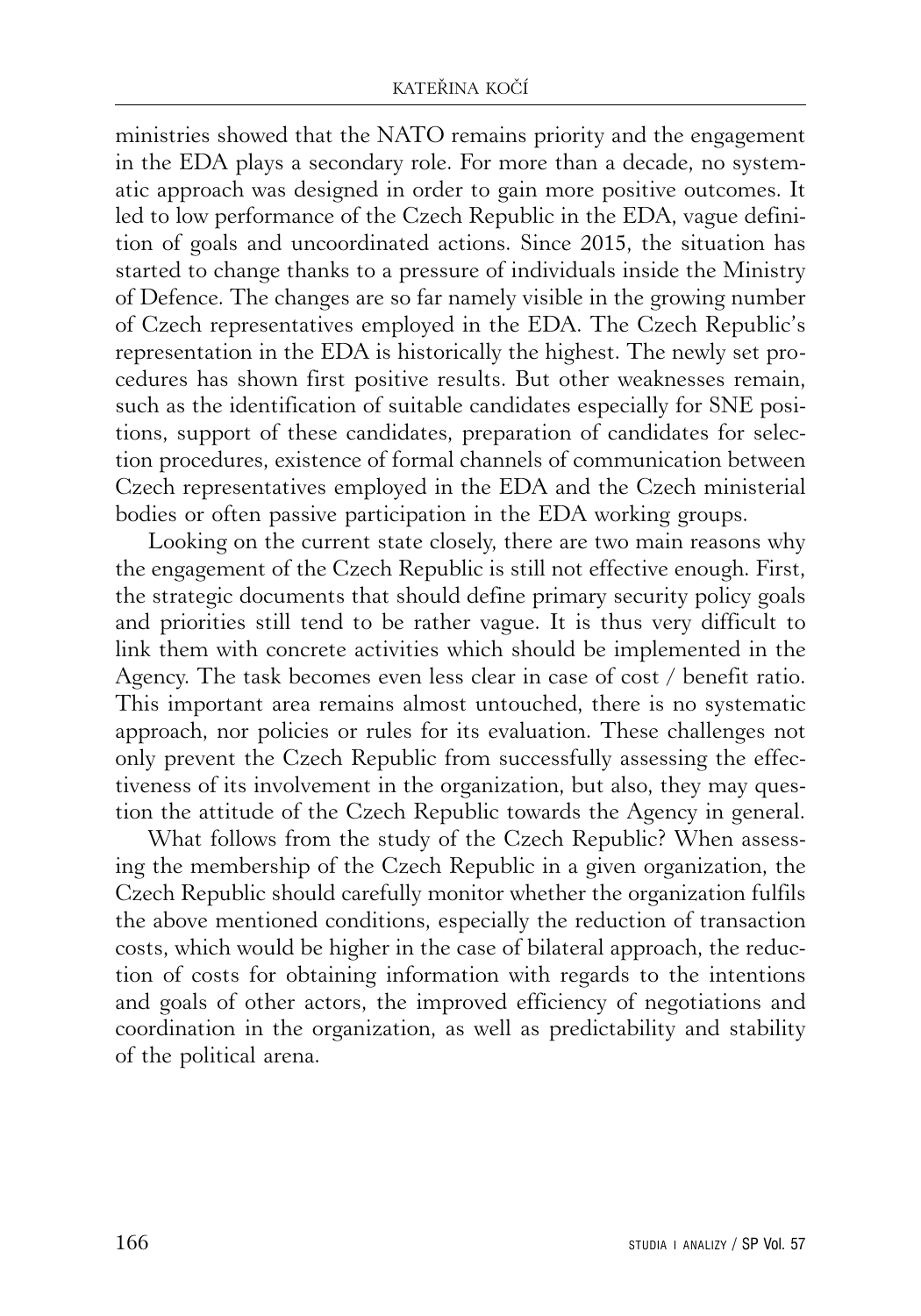| Respondents                                                         | Venue  | Date                  |
|---------------------------------------------------------------------|--------|-----------------------|
| Employee (1) of the Ministry of Defence<br>(the Czech Republic)     | Prague | 9.10.2018, 25.5.2019  |
| Employee (2) of the Ministry of Defence<br>(the Czech Republic)     | Prague | 18.9.2018, 27.5.2019  |
| Employee of the Office of the Government<br>(the Czech Republic)    | Prague | 25.3.2018             |
| Employee of the Ministry of Foreign Affairs<br>(the Czech Republic) | Prague | 23.2.2019             |
| Employee in EDA $(1)$                                               | Prague | 9.10.2018             |
| Employee in EDA $(2)$                                               | Prague | 10.10.2018            |
| Employee in EDA $(3)$                                               | Prague | 9.10.2018             |
| Employee in EDA (4)                                                 | Prague | 16.10.2018, 27.5.2019 |
| Employee in EDA $(5)$                                               | Prague | 10.10.2018, 28.5.2019 |

#### **Table 1.** EDA – List of interviews

Source: own elaboration.

#### **Bibliography**

- P. Balík, *Role of small states in international organizations: the case of Slovakia in the United Nations Security Council*, Budapest 2008.
- J. Corbett, X. Yi-Chong and P. Weller, *Small states and the 'throughput' legitimacy of international organizations*, «Cambridge Review of International Affairs» 2018, vol. 31, no. 2.
- J.A.K. Hey, *Small States in World Politics. Explaining Foreign Policy Behaviour*, Lynne Rienner Publishers 2003.
- C. Ingebritsen et al., *Small States in International Relations*, Washington: University of Washington Press 2003.
- Z. Kasáková, T. Weiss, *Ve správnou chvíli na správném místě: Prosazování zájmů České republiky v Evropském parlamentu*, UMV. Discussion Paper 2016.
- R.O. Keohane, *Lilliputians' Dilemmas: Small States in International Politics*, «International Organization» 1969, vol. 23.
- V. Kolín, *Evropská obranná agentura v šesti letech*, «Obrana a strategie» 2010, vol. 1, https:// www.obranaastrategie.cz/cs/aktualni-cislo-1-2010/clanky/evropska-obranna-agentura-vsesti-letech.html (20.03.3020).
- M. Kolmaš, Š. Kolmašová, M. Kořan and V. Bílková (et al.), *Česká republika v mezinárodních organizacích: mezi teorií a praxí*, Praha: Ústav mezinárodních vztahů 2015.
- H. Laasme, *NATO and the European Defence Agency not a zero-sum game*, NATO, 25.10.2015. https://www.nato.int/docu/review/articles/2010/11/25/nato-and-the-european-defenceagency-not-a-zero-sum-game/index.html (30.10.2019).
- G. Moynier, *Les bureaux internationaux des unions universelles*, Cherbuliez Genève 1892.